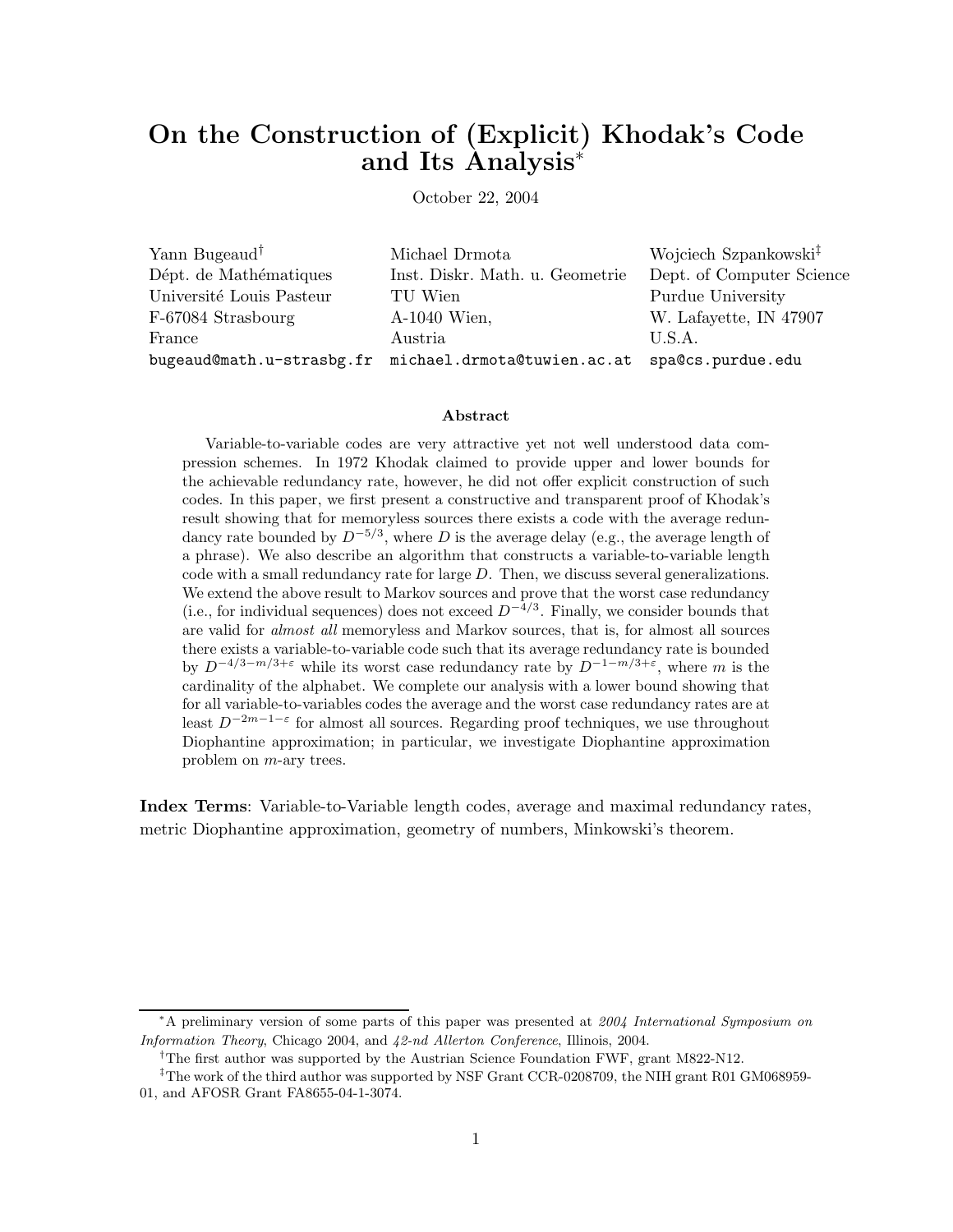## **1 Introduction**

A variable-to-variable (VV) length code partitions a source sequence into variable length phrases that are encoded into strings of variable lengths. While it is well known that every VV (prefix) code is a concatenation of a variable-to-fixed length code (e.g., Tunstall code) and a fixed-to-variable length encoding (e.g., Huffman code), an optimal VV code has not yet been found. Fabris [8] proved that greedy, step by step, optimization (that is, a concatenation of Tunstall and Huffman codes) does not lead to an optimal VV code. In order to assess performance of VV codes, one needs to evaluate (at least asymptotically) the redundancy rate of (optimal) VV codes, which is still unknown. By *redundancy rate* we mean the excess of the code length over the optimal code length per source symbol. Our goal is to shed some light on (average and maximal) redundancy rates of VV codes by re-examining and expanding a thirtysome years old paper by Khodak [13] who in 1972 claimed to provide asymptotic upper and lower bounds for the achievable redundancy rate of variable-to-variable length codes. However, Khodak did not offer explicit variable-to-variable length codes that satisfy these bounds. Here, we present a transparent (and simplified) proof, generalize Khodak's results (e.g., we analyze maximal redundancy, almost all sources, Markov sources), and describe an explicit algorithm that constructs a VV code with redundancy rates decaying to zero as the average delay increases.

Let us first briefly describe a VV encoder. A variable-to-variable length encoder has two components, a *parser* and a *string encoder*. The parser partitions the source sequence x into phrases  $x^1, x^2, \ldots$  from a predetermined dictionary  $\mathcal{D}$ , that is,  $x^i \in \mathcal{D}$ . We shall write d or  $d_i$  for a dictionary entry, and by D we denote the average dictionary (phrase) length (average delay). A convenient way of representing the dictionary  $\mathcal D$  is by a complete tree that we shall call the *parsing tree*. Next, the string encoder in a variable-to-variable scheme maps each dictionary phrase into its corresponding binary codeword  $C(d)$  of length  $|C(d)| = \ell(d)$ . Throughout this paper, we assume that the string encoder is basically the Shannon code and we concentrate on building a parsing tree for which  $\log P(d)$  ( $d \in \mathcal{D}$ ) is close to an integer. This allows us to construct a VV code with redundancy approaching zero as the average delay increases.

More precisely, for large delay  $D$  we shall show in Theorem 1 that there exists a variableto-variable code such that for memoryless sources the average redundancy rate *decays* as  $D^{-5/3}$ . This result basically belongs to Khodak [13] except we present here a transparent proof and an efficient algorithm of a constructible variable-to-variable code. Next, we extend this result in several directions. First, we show that for such codes the worst case redundancy rate decays as  $D^{-4/3}$ , and both bounds hold also for Markov sources. More importantly, we study new bounds for *almost all* sources (i.e., in our case for almost all symbol probabilities). In particular, we show that for almost all sources there exists a variable-to-variable code such that its average redundancy rate is bounded by  $D^{-4/3-m/3+\epsilon}$  and the worst case redundancy by  $D^{-1-m/3+\epsilon}$ , where m is the alphabet size and  $\varepsilon > 0$ . Finally, we conclude our analysis with a lower bound showing that for all variable-to-variables codes and for almost all sources the average and the worst case redundancy rates are at least  $D^{-2m-1-\varepsilon}$ .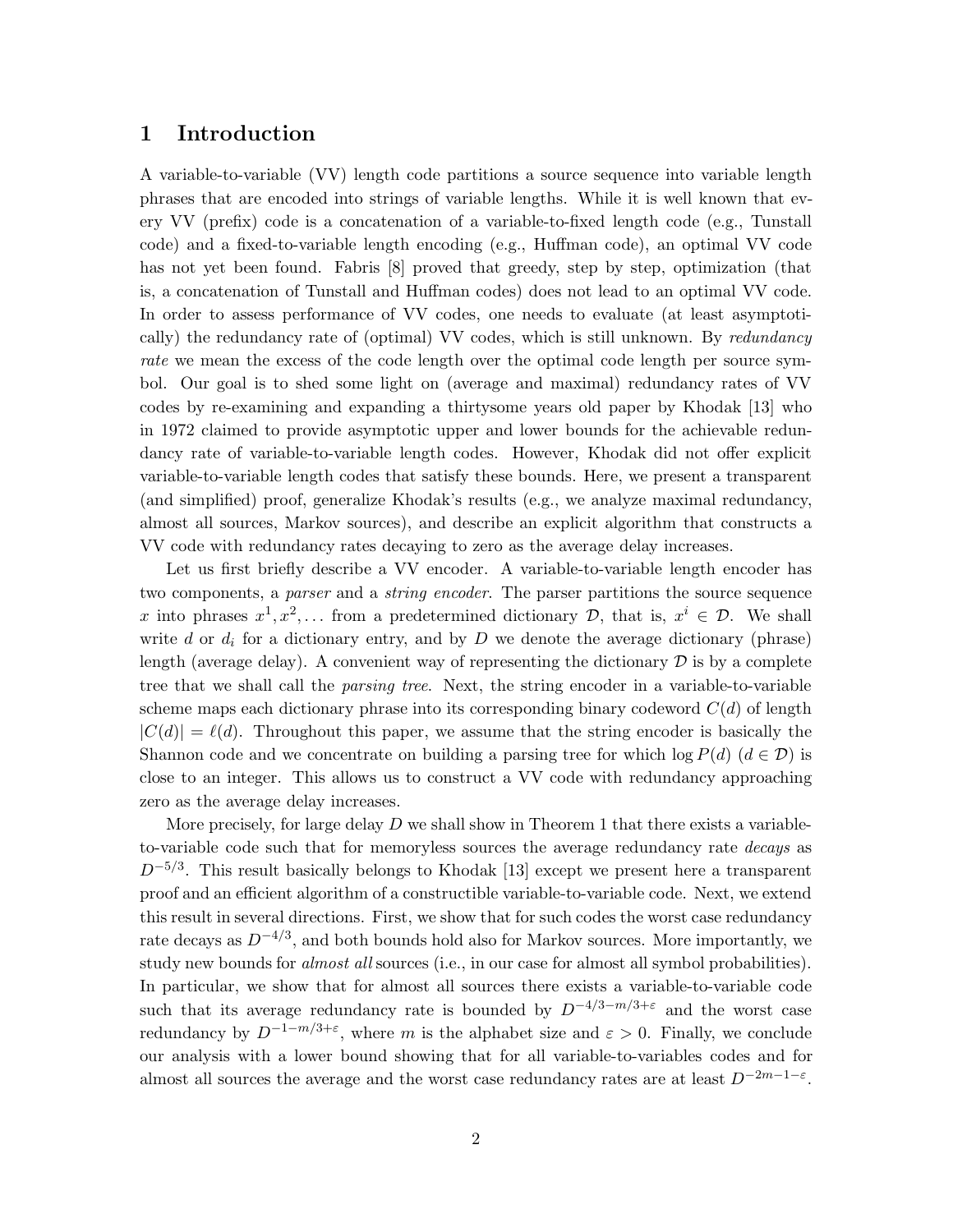The latter result seems to contradict one of the lower bounds proposed by Khodak.

The results of this paper should be compared to redundancy rates of fixed-to-variable (FV) code lengths (e.g., Shannon code and Huffman code) and variable-to-fixed code lengths (e.g., Tunstall codes). Abrahams [1] discusses literature on fixed-to-variable length codes. For a memoryless source, Szpankowski [20] provides a precise asymptotic analysis of the Huffman and other codes for fixed length blocks of source symbols. While it was known since Shannon that the redundancy rate for such codes is  $O(1/D)$  (in this case D is fixed and equal to the block length), in [20] it is shown that the average redundancy rate either converges to a constant/D (e.g.,  $0.5/D$  in the case of the Shannon code) or it exhibits very erratic behavior fluctuating between 0 and  $constant/D$ .

An important example of a variable-to-fixed code is the Tunstall code [23]. Savari and Gallager [16] present precise analysis of the dominant term in the asymptotic expansion of the Tunstall code redundancy. Basically, it was shown that the average redundancy rate decays as  $O(1/D)$ . From this brief discussion, we conclude that while FV and VF codes waste a fraction of a bit per source symbol, the VV code presented in this paper is losing a negligible information per phrase when the phase length increases.

There is scarcely any literature on VV codes with a few exceptions such as [8, 9, 13, 17]. The most interesting, as already mentioned, is an old work of Khodak [13]. To the best of our knowledge not much was done since then, except that Fabris [8] (cf. also [9, 17]) analyzed Tunstall–Huffman variable-to-variable code and provided a simple bound on its redundancy rate.

Finally, we say a word about our proof techniques. The main tools come from Diophantine approximation [5, 18]. The basic thrust of this theory is the study of small values of linear forms like  $k_0 + k_1 \gamma_1 + \cdots + k_m \gamma_m$  where  $k_i$  are integers and  $\gamma_i$  are irrational numbers. In the present context we have to construct a parsing tree for which  $\log P(d)$  is close to an integer. Here  $\log P(d)$  is of the form  $k_1 \log p_1 + \cdots + k_m \log p_m$  where  $p_i$  for  $1 \le i \le m$ is the probability of generating the *i*th symbol of an  $m$ -ary alphabet. Therefore, it is natural to apply techniques from Diophantine approximation. For our almost sure results we also need non-trivial results on metric Diophantine approximation on manifolds since  $\log p_1, \ldots, \log p_m$  are not independent; indeed,  $p_1 + \cdots + p_m = 1$ .

The paper is organized as follows. In the next section, we first briefly discuss precise definitions of the average and the worst case redundancy rates for VV codes, following by the presentation of our main results. We first consider redundancy rates for all sources (cf. Theorem 1) and then for *almost all* sources (cf. Theorem 2). To underline our constructive approach, we also briefly describe an algorithm that builds a VV code with vanishing redundancy rates as the average phrase length increases. We finish this section with a lower bound on redundancy rates valid for all VV codes and almost all sources (cf. Theorem 3). In Section 3 we prove Theorem 1 and in Section 4 we present more challenging proof of Theorem 2 for almost all sources. Finally, in the last Section 5 we show how to extend our findings to Markov sources.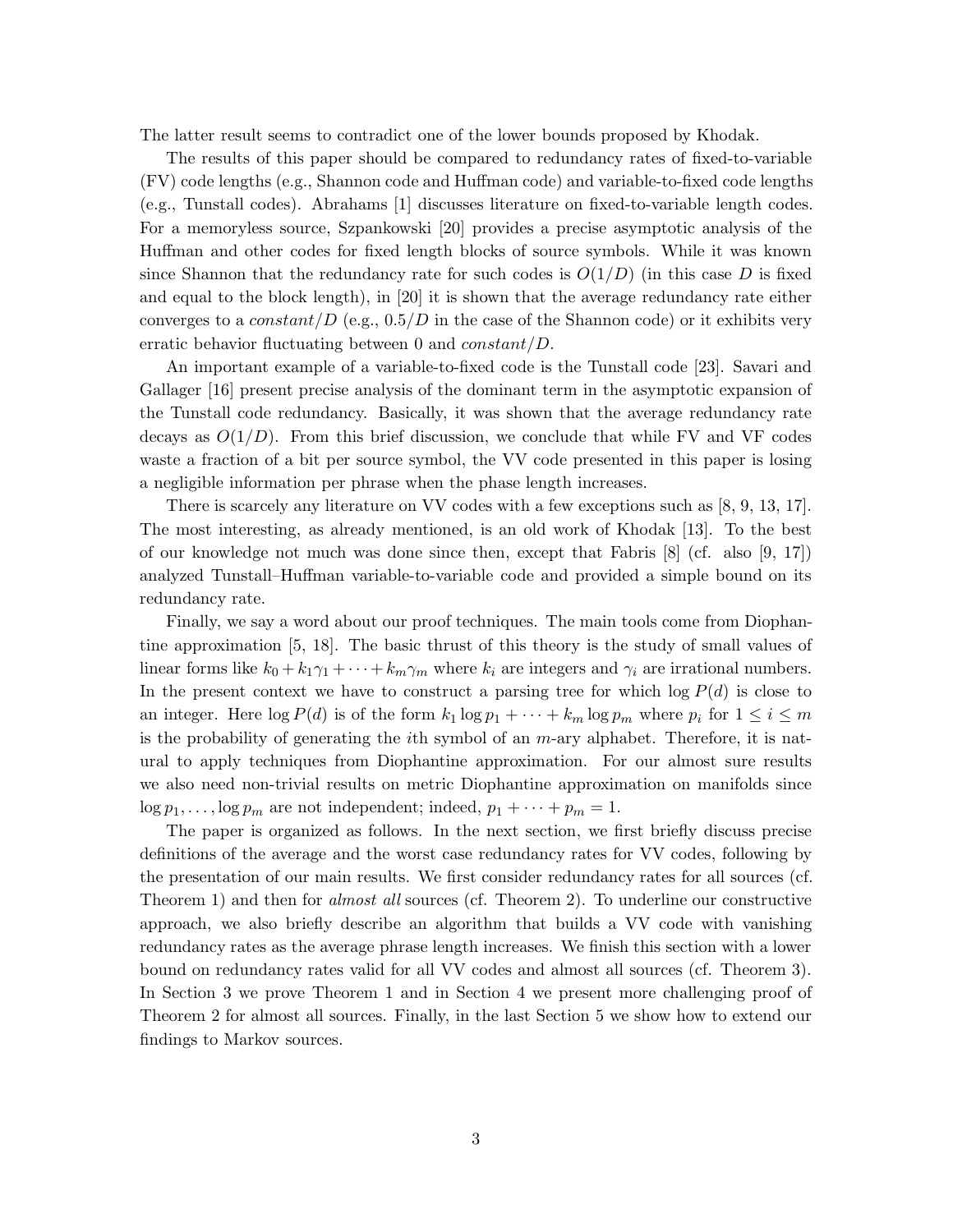## **2 Main Results and Their Consequences**

In this section we first define the average and the maximal redundancy rates for variableto-variable (VV) length codes. Then we present our main results valid for *all sources* (cf. Theorem 1) on the average and the maximal redundancy rates. We also propose an explicit algorithm that constructs a VV code with small redundancy rates. Finally, we consider *almost* all sources and describe our findings (cf. Theorem 2). We complete our analysis with a lower bound for the redundancy rates (cf. Theorem 3).

## **2.1 Redundancy Rates for VV Codes**

Let us first introduce formally redundancy rates for variable-to-variable codes. Actually, this needs some care and we shall discuss it in depth below. We first define (asymptotic) *average* redundancy rate and then extend it to the *maximal* or *worst case* (i.e., for individual sequences) redundancy rate. To the best of our knowledge the worst case redundancy was not discussed before for variable-to-variable codes.

Let  $\mathcal{A} = \{a_1, \ldots, a_m\}$  be the input alphabet of  $m \geq 2$  symbols with *known* probabilities  $p_1,\ldots,p_m$ . A memoryless source S generates a sequence X with the underlying probability  $P_{\mathcal{S}}$ . We denote by  $P(d) := P_{\mathcal{D}}(d)$  the probability induced by the dictionary  $\mathcal{D}$  and define the *average delay* or the *average phrase* length D as

$$
D = \sum_{d \in \mathcal{D}} P_{\mathcal{D}}(d)|d|,\tag{1}
$$

where |d| is the length of  $d \in \mathcal{D}$ . The (asymptotic) average redundancy rate  $\bar{r}$  is usually defined as

$$
\overline{r} = \lim_{n \to \infty} \frac{\sum_{|x|=n} P_{\mathcal{S}}(x)(L(x) + \log P_{\mathcal{S}}(x))}{n},\tag{2}
$$

where  $L(x)$  is the code length assigned to the source sequence x of length  $|x| = n$ . We shall call  $\bar{r}$  the *average redundancy rate*. Using renewal reward theory as in [17] we arrive at

$$
\lim_{n \to \infty} \frac{\sum_{|x|=n} P_{\mathcal{S}}(x) L(x)}{n} = \frac{\sum_{d \in \mathcal{D}} P_{\mathcal{D}}(d) \ell(d)}{D}.
$$
\n(3)

An application of the *Conservation of Entropy Theorem* [14, 15, 19], as in [17], leads to

$$
\overline{r} = \frac{\sum_{d \in \mathcal{D}} P_{\mathcal{D}}(d)\ell(d) - H_{\mathcal{D}}}{D},\tag{4}
$$

which we adopt as our definition of the average redundancy rate.<sup>1</sup> Observe that (4) decomposes the redundancy rate of the variable-to-variable length code into two terms. The denominator represents the expected length of a dictionary phrase and the numerator is the redundancy of a fixed-to-variable length code over an auxiliary source with "symbol"

<sup>&</sup>lt;sup>1</sup>Observe that in (4) we ignore the rate of convergence in (3) since the redundancy rate (2) is explicitly defined as a limit.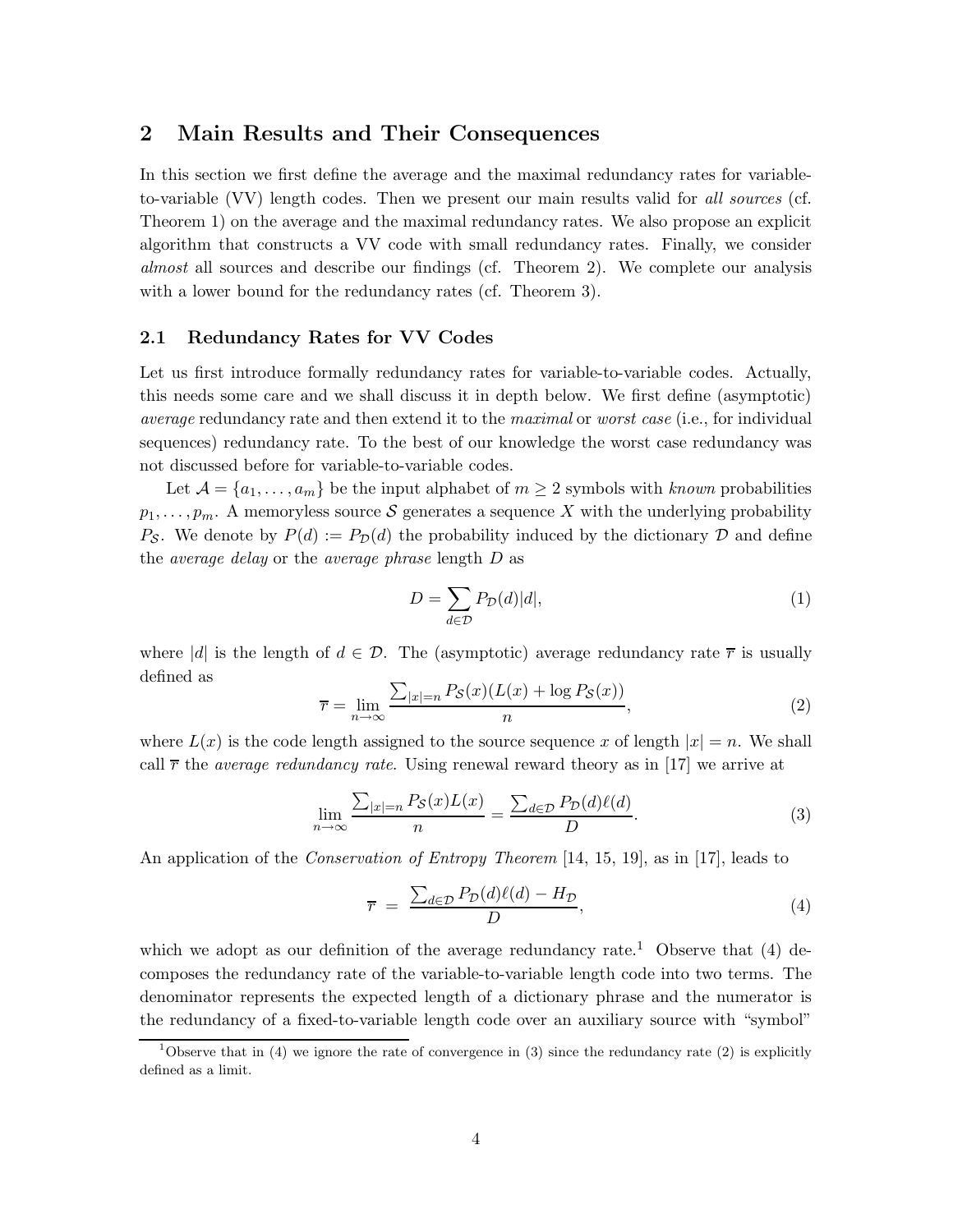probabilities  $\{P_{\mathcal{D}}(d), d \in \mathcal{D}\}\$ . Hereafter, we mostly deal with the probability induced by the dictionary, so we shall denote it as  $P = P_{\mathcal{D}}$ .

We shall also study (asymptotic) redundancy rate r<sup>∗</sup> for *individual sequences* defined as

$$
r^* = \lim_{|x| \to \infty} \frac{\max_x [L(x) + \log P_{\mathcal{S}}(x)]}{|x|}.
$$
\n
$$
(5)
$$

Recall that the source sequence is a concatenation of phrases  $x^1, x^2, \ldots, x^k$ , where  $k \to \infty$ and let  $\ell(x^i)$  be the code length assigned to  $x^i$ . But  $|x| = \sum_{i=1}^k |x^i|$ ,  $L(x) = \sum_{i=1}^k \ell(x^i)$ , and  $\log P_{\mathcal{S}}(x) = \sum_{i=1}^{k} \log P_{\mathcal{S}}(x^{i}),$  hence

$$
r^* = \lim_{k \to \infty} \frac{\max_{x^1, \dots, x^k} \sum_{i=1}^k [\ell(x^i) + \log P_{\mathcal{S}}(x^i)]}{\sum_{i=1}^k |x^i|}
$$
  
\n
$$
= \lim_{k \to \infty} \frac{\sum_{i=1}^k \max_{x^i} [\ell(x^i) + \log P_{\mathcal{S}}(x^i)]}{\sum_{i=1}^k |x^i|}
$$
  
\n
$$
= \lim_{k \to \infty} \frac{\sum_{i=1}^k \max_{d \in \mathcal{D}} [\ell(d) + \log P(d)]}{\sum_{i=1}^k |x^i|}
$$
  
\n
$$
= \lim_{k \to \infty} \frac{k \max_{d \in \mathcal{D}} [\ell(d) + \log P(d)]}{\sum_{i=1}^k |x^i|}
$$
  
\n
$$
= \frac{\max_{d \in \mathcal{D}} [\ell(d) + \log P(d)]}{D} \qquad (a.s.).
$$

In conclusion, we adopt the following definition of the *maximal* or the *worst case* redundancy

$$
r^* = \frac{\max_{d \in \mathcal{D}} [\ell(d) + \log P(d)]}{D}.
$$
\n(6)

The main purpose of this work is to construct a (complete) prefix free set (dictionary) D (i.e., a complete tree) on the input alphabet  $A$  and a bijective mapping C (a variableto-variable code) to another prefix free set on the binary alphabet  $\{0, 1\}$  with average and maximal redundancy rates that decay to zero as the average delay increases.

#### **2.2 Redundancy Rates for All Sources**

We now start constructing a VV code with small redundancy rates. We recall that a VV coder consists of a parser and a string encoder. We fix throughout the string encoder to be basically the Shannon code that assigns  $\lceil -\log P(d) \rceil$  code length to the dictionary word  $d \in \mathcal{D}$ . Our goal is to build a dictionary (i.e., a complete parsing tree) such that the code length  $\lceil -\log P(d) \rceil$  of the word d (a leaf in the parsing tree) is close to the ideal code length  $-\log P(d)$ .

Let  $k_i$  for  $i = 1, \ldots, m$  be the number of symbols  $a_i \in \mathcal{A}$  in  $d \in \mathcal{D}$ , and let  $p_i$  be the probability of generating symbol  $a_i$ . We assume throughout that  $p_i$  are *given*. Then  $P(d) = p_1^{k_1} \cdots p_m^{k_m}$  and the numerator of the average redundancy rate becomes

$$
R = \sum_{d \in \mathcal{D}} P(d)[[-\log P(d)] + \log P(d)]
$$
  
= 
$$
\sum_{d \in \mathcal{D}} P(d) \cdot \langle k_1 \gamma_1 + k_2 \gamma_2 + \dots + k_m \gamma_m \rangle
$$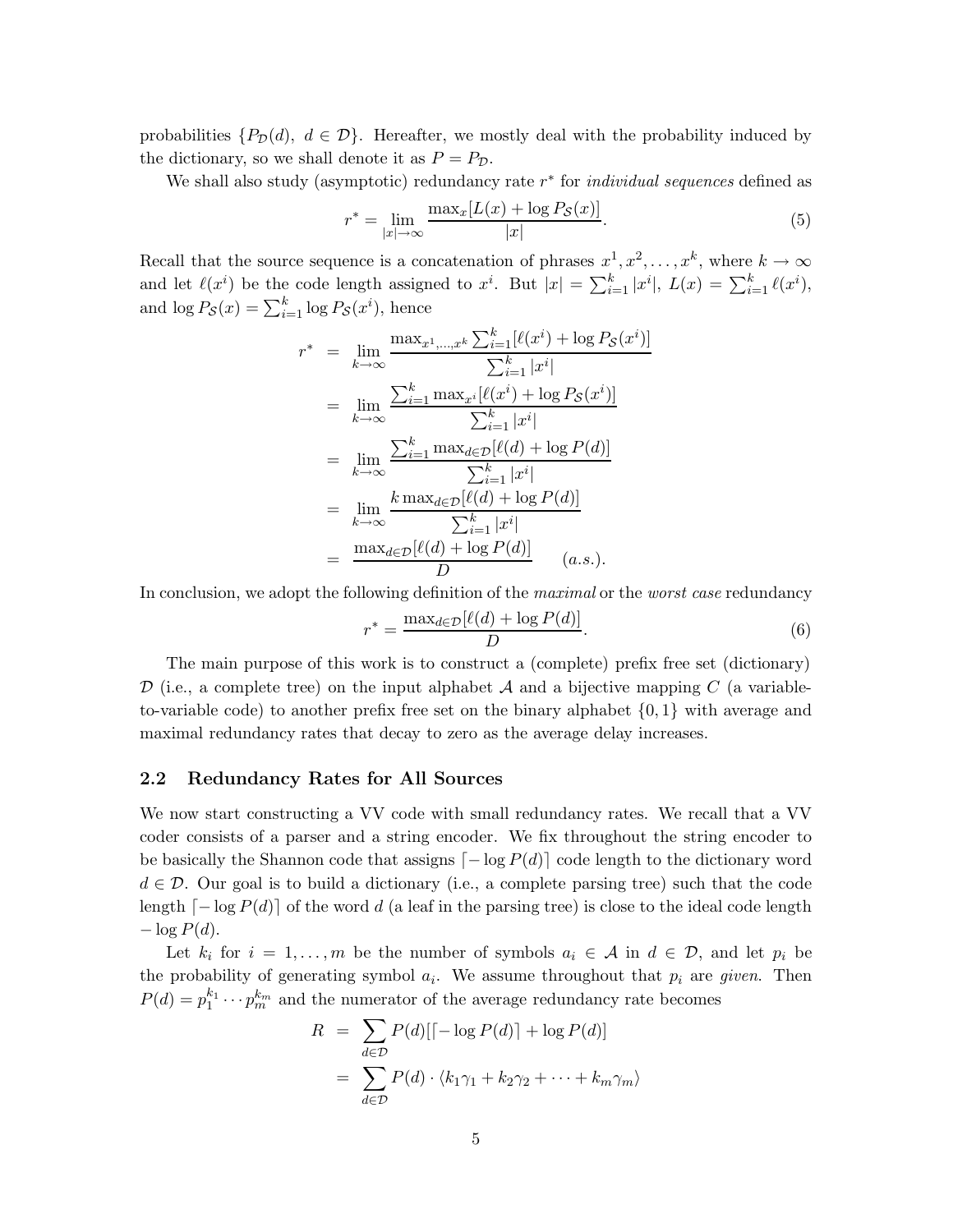where  $\gamma_i = \log p_i$  and  $\langle x \rangle = x - \lfloor x \rfloor$  is the fractional part of x. We are to find integers  $k_1,\ldots,k_m$  such that the linear form  $k_1\gamma_1 + k_2\gamma_2 + \cdots + k_m\gamma_m$  is close to an integer. In the sequel we shall study properties of  $\langle k_1\gamma_1 + k_2\gamma_2 + \cdots + k_m\gamma_m \rangle$  when at least one of  $\gamma_i$  is irrational.

To analyze  $\langle k_1\gamma_1 + k_2\gamma_2 + \cdots + k_m\gamma_m \rangle$  we need to introduce the notion of *dispersion* and recall some properties of *continued fraction*.

**Continued Fraction.** A finite continued fraction expansion is a rational number of the form  $(cf. [2])$ 

$$
c_0 + \frac{1}{c_1 + \frac{1}{c_2 + \frac{1}{c_3 + \ddots + \frac{1}{c_n}}}},
$$

where  $c_0$  is an integer and  $c_j$  are *positive* integers for  $j \geq 1$ . We denote this rational number as  $[c_0, c_1, \ldots, c_n]$ . With help of the Euclidean algorithm, it is easy to see that every rational number has a finite continued fraction expansion. Furthermore, if  $c_i$  is a given sequence of integers (that are positive for  $j > 0$ ), then the limit  $\gamma = \lim_{n \to \infty} [c_0, c_1, \ldots, c_n]$  exists and is denoted by the infinite continued fraction expansion  $\gamma = [c_0, c_1, c_2 \ldots]$ . Conversely, if  $\gamma = \gamma_0$  is a real irrational number and if we recursively set

$$
c_j = \lfloor \gamma_j \rfloor, \quad \gamma_{j+1} = 1/(\gamma_j - c_j),
$$

then  $\gamma = [c_0, c_1, c_2, \ldots]$ . In particular, every irrational number has a unique infinite continued fraction expansion.

The *convergents* of an irrational number  $\gamma$  with infinite continued fraction expansion  $\gamma = [c_0, c_1, c_2 \dots]$  are defined as

$$
\frac{p_n}{q_n} = [c_0, c_1, \dots, c_n],
$$

where integers  $p_n, q_n$  are coprime. Setting  $p_{-1} = 1, q_{-1} = 0, p_0 = c_0$  and  $q_0 = 1$ , these integers can be recursively determined by

$$
p_n = c_n p_{n-1} + p_{n-2}, \qquad q_n = c_n q_{n-1} + q_{n-2}.
$$

In particular,  $p_n$  and  $q_n$  are growing exponentially fast. Furthermore, the convergent  $\frac{p_n}{q_n}$  is (in some sense) the best rational approximations of  $\gamma$ , that is,

$$
\left|\gamma-\frac{p_n}{q_n}\right|<\frac{1}{q_n^2}
$$

.

The denominator  $q_n$  is called the *best approximation denominator* [5].

**Dispersion.** Let  $||x|| = \min(\langle x \rangle, 1 - \langle x \rangle)$  be the distance to the nearest integer. The *dispersion*  $\delta(X)$  of the set  $X \subseteq [0,1)$  is defined as

$$
\delta(X) = \sup_{0 \le y < 1} \inf_{x \in X} \|y - x\|,
$$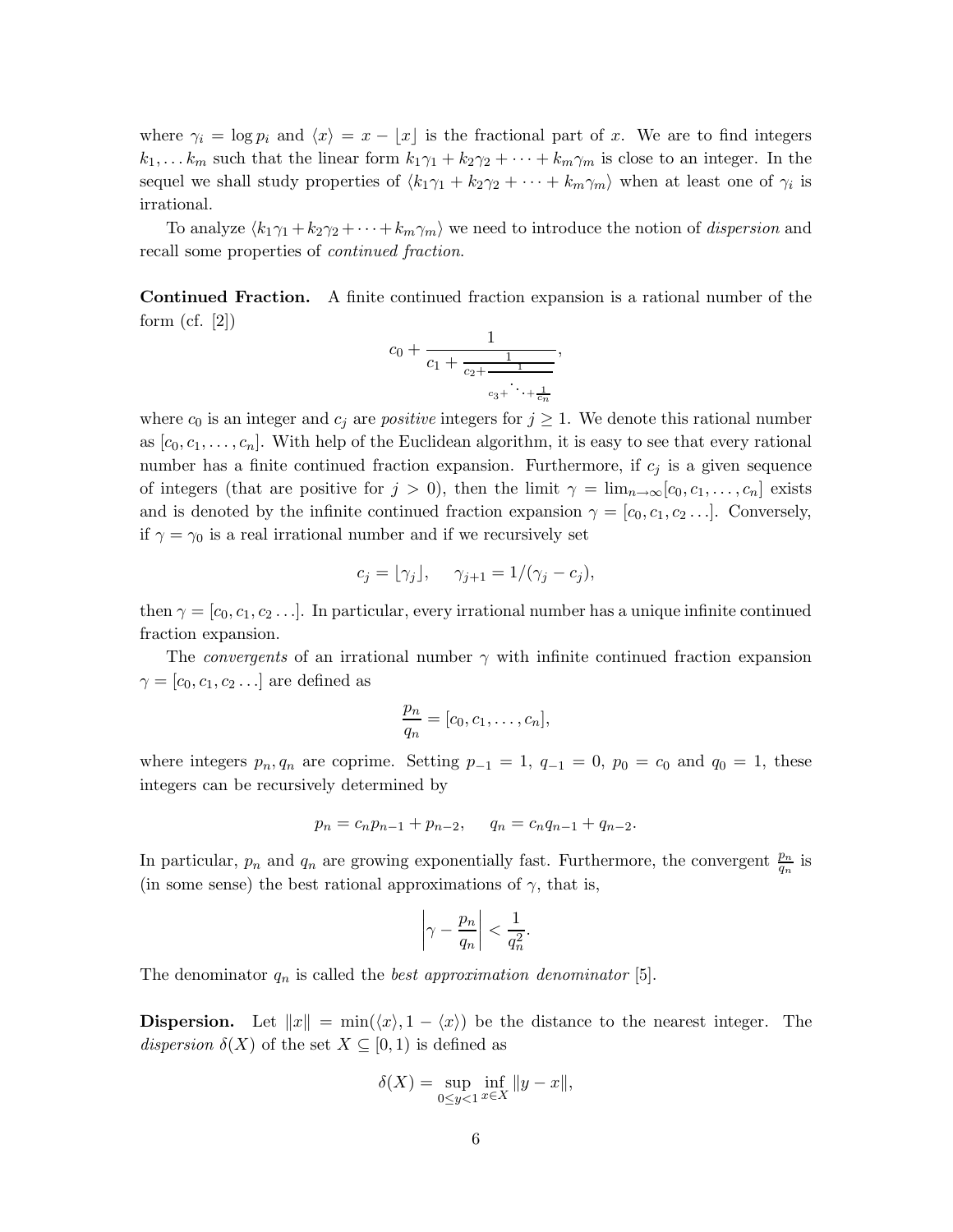that is, for every  $y \in [0, 1)$  there exists  $x \in X$  with  $||y - x|| \leq \delta(X)$ . Since  $||y + 1|| = ||y||$ , the same assertion holds for all real y. Dispersion tells us that points of  $X$  are at most  $2\delta(X)$  apart. Therefore, there exists  $x_1 \in X$  with  $\langle y - x_1 \rangle \leq 2\delta(X)$  and  $x_2 \in X$  with  $\langle x_2 - y \rangle \leq 2\delta(X).$ 

The following property will be used throughout this paper.

**Lemma 1.** *Suppose that*  $\gamma$  *is an irrational number and*  $N = q_n$  *is a best approximation denominator (i.e.*  $p_n/q_n = [c_0, c_1, \ldots, c_n]$  *is a convergent of the continued fraction expansion of*  $\gamma = [c_0, c_1, c_2,...]$ *). Then* 

$$
\delta\left(\{\langle k\gamma\rangle: 0\leq k\lt N\}\right)\leq \frac{2}{N}.
$$

**Proof.** For  $N = q_n$  we obtain from continued fraction theory (cf. [5, 7])

$$
\left|\gamma-\frac{p_n}{q_n}\right|<\frac{1}{q_n^2}
$$

or

$$
\gamma=\frac{p_n}{q_n}+\frac{\theta}{q_n^2}
$$

for some  $|\theta|$  < 1. Consequently, the numbers  $\langle k\gamma \rangle$  ( $0 \leq k \leq N = q_n$ ) are quite close to the numbers  $0, 1/N, 2/N, \ldots, (N-1)/N$ , in particular, for every  $k < N$  there exists  $l < N$ with  $|k\gamma - l/N| < (N-1)/N^2 < 1/N$ . Furthermore, if y is an arbitrary number in [0, 1], then there is a number  $l/N$  with  $||y - l/N|| \leq (1/2)/N$  and another number  $k\gamma$  such that  $||k\gamma - l/N|| < 1/N$ . Indeed, the numbers  $l/N$  mod 1 are spaced equally  $1/N$  apart, hence the former inequality must hold. Thus

$$
||y - k\gamma|| \le ||y - l/N|| + ||k\gamma - l/N|| < 2/N.
$$

In conclusion, the dispersion of the set  $\{\langle k\gamma \rangle : 0 \leq k \leq N\}$  is bounded by  $2/N$ .

**Corollary 1.** Let  $(\gamma_1, \ldots, \gamma_m)$  be an m-vector of real numbers, such that at least one of its *coordinates is irrational. Let* N *be a best approximation denominator of one of the irrational numbers. Then the dispersion of the set*

$$
X = \{ \langle k_1 \gamma_1 + \dots + k_m \gamma_m \rangle : 0 \le k_j < N \ (1 \le j \le m) \}
$$

*is bounded by*

$$
\delta(X) \le \frac{2}{N}.
$$

**Remark.** The proof of Lemma 1 shows that we can work with every N that satisfies

$$
\left|\gamma - \frac{M}{N}\right| < \frac{1}{N^2} \tag{7}
$$

Ē

for some integer M. It is well known that Dirichlet's approximation theorem (cf.  $[2, 5]$ ) ensures the existence of infinitely many N for which  $(7)$  is satisfied. (A simple but non constructive proof uses the pigeonhole principle.) The advantage of continued fraction theory is that the convergent  $p_n/q_n$ , that satisfies (7), can be effectively computed.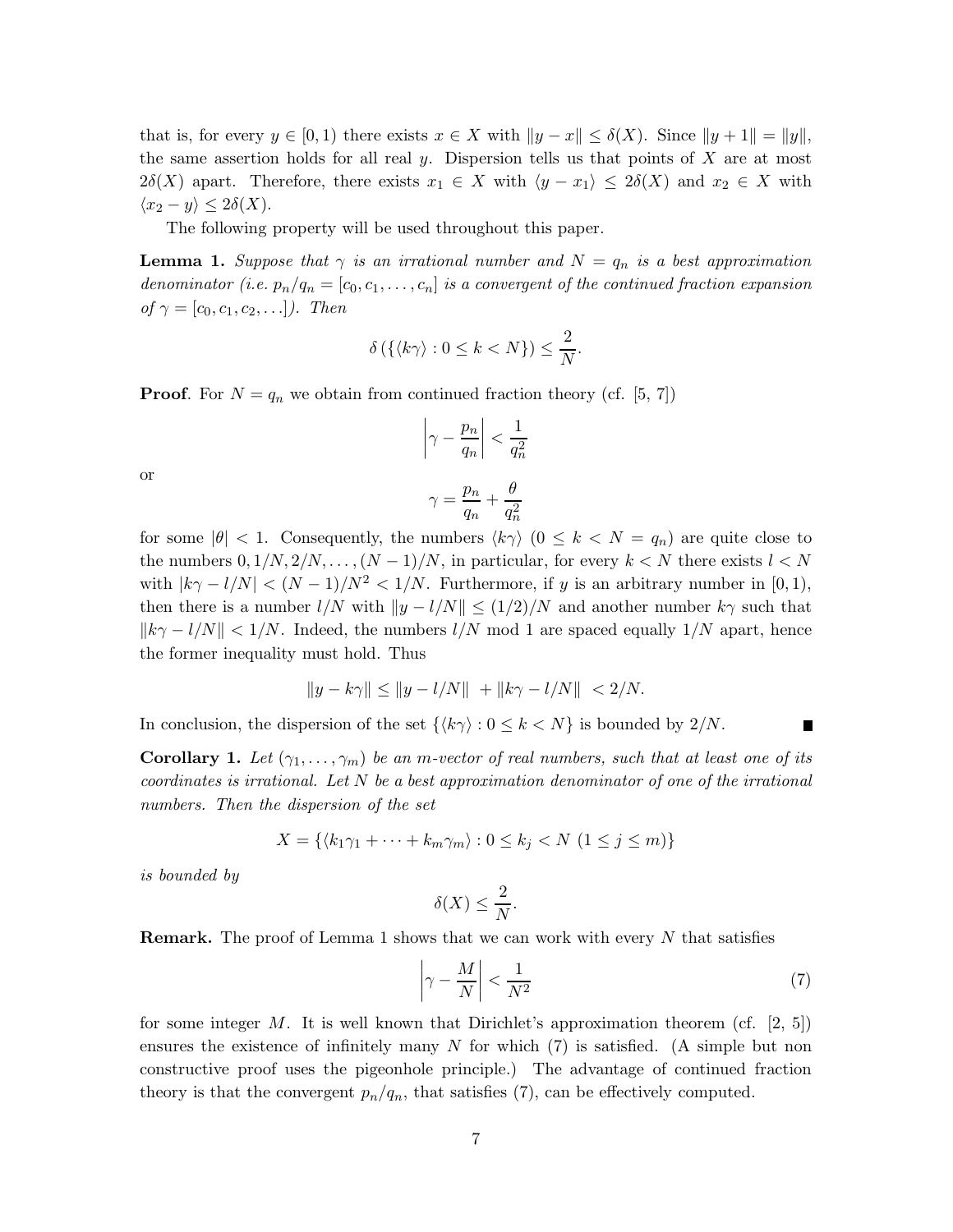**Existence of a VV Code.** The existence of a VV code will be establishing by invoking the following lemma, already proved in [13].

**Lemma 2.** *Let* D *be a finite set with probability distribution* P *and suppose that for every*  $d \in \mathcal{D}$  *we have*  $|\ell(d) + \log_2 P(d)| \leq 1$  *for a nonnegative integer*  $\ell(d)$ *. If* 

$$
\sum_{d \in \mathcal{D}} P(d)(\ell(d) + \log_2 P(d)) \ge 2 \sum_{d \in \mathcal{D}} P(d)(\ell(d) + \log_2 P(d))^2, \tag{8}
$$

*then there exists an injective mapping*  $C : \mathcal{D} \to \{0,1\}^*$  *such that*  $C(\mathcal{D})$  *is a prefix free set and*  $|C(d)| = \ell(d)$  *for all*  $d \in \mathcal{D}$ *.* 

**Proof.** Suppose that  $|x| \leq 1$ . Then we have  $2^{-x} = 1 - x \log 2 + \eta(x)$  with  $(\log 4)/4x^2 \leq$  $\eta(x) \leq (\log 4)x^2$ . Hence

$$
\sum_{d \in \mathcal{D}} 2^{-\ell(d)} = \sum_{d \in \mathcal{D}} P(d) 2^{-(\ell(d) + \log_2 P(d))}
$$
  
=  $1 - \log 2 \sum_{d \in \mathcal{D}} P(d) (\ell(d) + \log_2 P(d)) + \sum_{d \in \mathcal{D}} P(d) \eta (\ell(d) + \log_2 P(d))$   
 $\leq 1 - \log 2 \sum_{d \in \mathcal{D}} P(d) (\ell(d) + \log_2 P(d)) + 2 \log 2 \sum_{d \in \mathcal{D}} P(d) (\ell(d) + \log_2 P(d))^2$   
 $\leq 1.$ 

If (8) is satisfied, then Kraft's inequality follows, and there exists an injective mapping  $C: \mathcal{D} \to \{0, 1\}^*$  such that  $C(\mathcal{D})$  is a prefix free set and  $|C(d)| = l_d$  for all  $d \in \mathcal{D}$ .

We are now finally ready to formulate our first main result concerning average and maximal redundancy rates for all  $0 < p_i < 1, i = 1, \ldots, m$ . The proof for memoryless sources is presented in Section 3, while Markov source is treated in Section 5.

**Theorem 1.** Let  $m \geq 2$  and S be a memoryless or a Markov source on an alphabet of size *m.* Then for every  $D_0 \geq 1$ , there exists a variable-to-variable code with the average delay  $D \geq D_0$  *such that its average redundancy rate satisfies* 

$$
\overline{r} = O(D^{-5/3}),\tag{9}
$$

*and the maximal phrase length is* O(D log D)*. Furthermore, there also exists a variableto-variable code with the average delay*  $D \geq D_0$  *such that the worst case redundancy rate satisfies*

$$
r^* = O(D^{-4/3}),\tag{10}
$$

*however, the maximal phrase length might be infinite.*

The estimate (9) for  $\bar{r}$  is the same as in Khodak [13]. However, the proof presented in [13] is rather sketchy and complicated. Our method uses similar ideas to those in [13] but is more transparent and leads to an explicit construction of a VV code with small redundancy rates that we discuss next.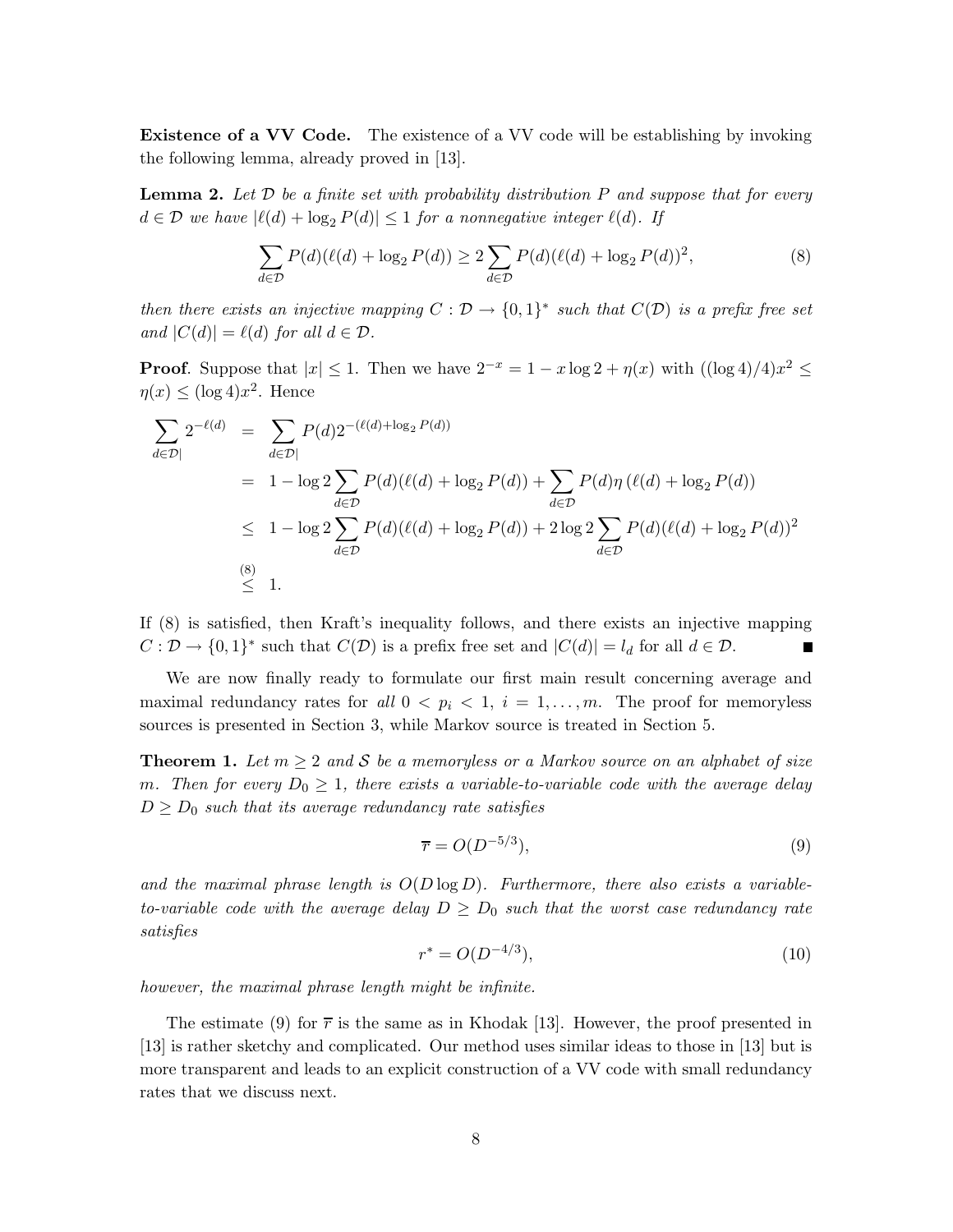#### **2.3 Algorithm**

In what follows we present an effective algorithm for an explicit VV-code with arbitrarily large average dictionary length  $D$  and small redundancy rate for any given probability distribution  $p_1, \ldots, p_m > 0$  on an m-ary alphabet (and a memoryless source). Note that we will not use the full strength of Theorem 1 that guarantees the existence of a code with the average redundancy smaller than  $cD^{-5/3}$ . This allows, however, some simplification of the algorithm.

We will also make the assumption that all  $p_i$  are given rational numbers. (Otherwise we would have to assume that  $p_j$  is known to an arbitrary precision.) We then know that  $\log_2 p_j$ is either irrational or an integer (which means that  $p_j = 2^{-k}$ ). Thus, we can immediately decide whether all  $\log_2 p_j$  are rational or not. If all  $p_j$  are negative powers of 2, then we can use a perfect code with zero redundancy. Thus, we only have to treat the case where  $p_m$  is not a negative powers of 2.

#### Algorithm KhodCode:

**Input:** (i) m, an integer  $\geq 2$ ; (ii) positive rational numbers  $p_1, \ldots, p_m$  with  $p_1 + \cdots + p_m = 1$ ,  $p_m$  is not a power of 2; (iii) a positive real number  $\varepsilon < 1$ .

**Output:** A VV-code, that is, a complete prefix free set  $\mathcal{D}$  on an *m*-ary alphabet and a prefix code  $C : \mathcal{D} \to \{0, 1\}^*$ , with redundancy  $\overline{r} \leq \varepsilon/D$ , where the average dictionary code length D satisfies  $D \ge c(m, p_1, \ldots, p_m)/\varepsilon^3$  (for some constant  $c(m, p_1, \ldots, p_m)$ ).

**Notation:** For a word  $w \in A^*$  that consists of  $k_j$  letters  $a_j$   $(1 \leq j \leq m)$  we set  $P(w)$  $p_1^{k_1} \cdots p_m^{k_m}$  for the probability of w and type $(w) = (k_1, \ldots, k_m)$ . By  $\omega$  we denote the empty word and set  $P(\omega) = 1$ .

- 1. **Calculate** a convergent  $\frac{M}{N} = [c_0, c_1, \dots, c_n]$  of the irrational number  $\log_2 p_m$  for which  $N > 4/\varepsilon$  (cf. the continued fraction expansions discussed in the previous subsection).
- 2. **Set**  $k_j^0 = [p_j N^2]$   $(1 \le j \le m)$ ,  $x = \sum_{j=1}^m k_j^0 \log_2 p_j$ , and  $n_0 = \sum_{j=1}^m k_j^0$ .
- 3. **Set**  $\mathcal{D} = \emptyset$ ,  $\mathcal{B} = \{\omega\}$ , and  $p = 0$ **while**  $p < 1 - \varepsilon/4$  **do** For all  $r \in \mathcal{B}$  of minimal length  $b \leftarrow \log_2 P(r)$ Find  $0 \leq k < N$  that solves the congruence  $kM \equiv 1 - |(x + b)N| \mod N$  $n \leftarrow n_0 + k$  $\mathcal{D}' \leftarrow \{d \in \mathcal{A}^n : \text{type}(d) = (k_1^0, \dots, k_{m-1}^0, k_m^0 + k)\}$  $\mathcal{D} \leftarrow \mathcal{D} \cup r \cdot \mathcal{D}'$  $\mathcal{B} \leftarrow (\mathcal{B} \setminus \{r\}) \cup r \cdot (\mathcal{A}^n \setminus \mathcal{D}')$  $p \leftarrow p + P(r)P(\mathcal{D}')$ , where  $P(\mathcal{D}') = \frac{n!}{(0! - 10^n)}$  $\frac{n!}{k_1^{0!} \cdots k_{m-1}^{0}! (k_m^0+k)!} p_1^{k_1^{0}} \cdots p_{m-1}^{k_{m-1}^{0}} p_m^{k_m^{0}+k}.$

**end while**.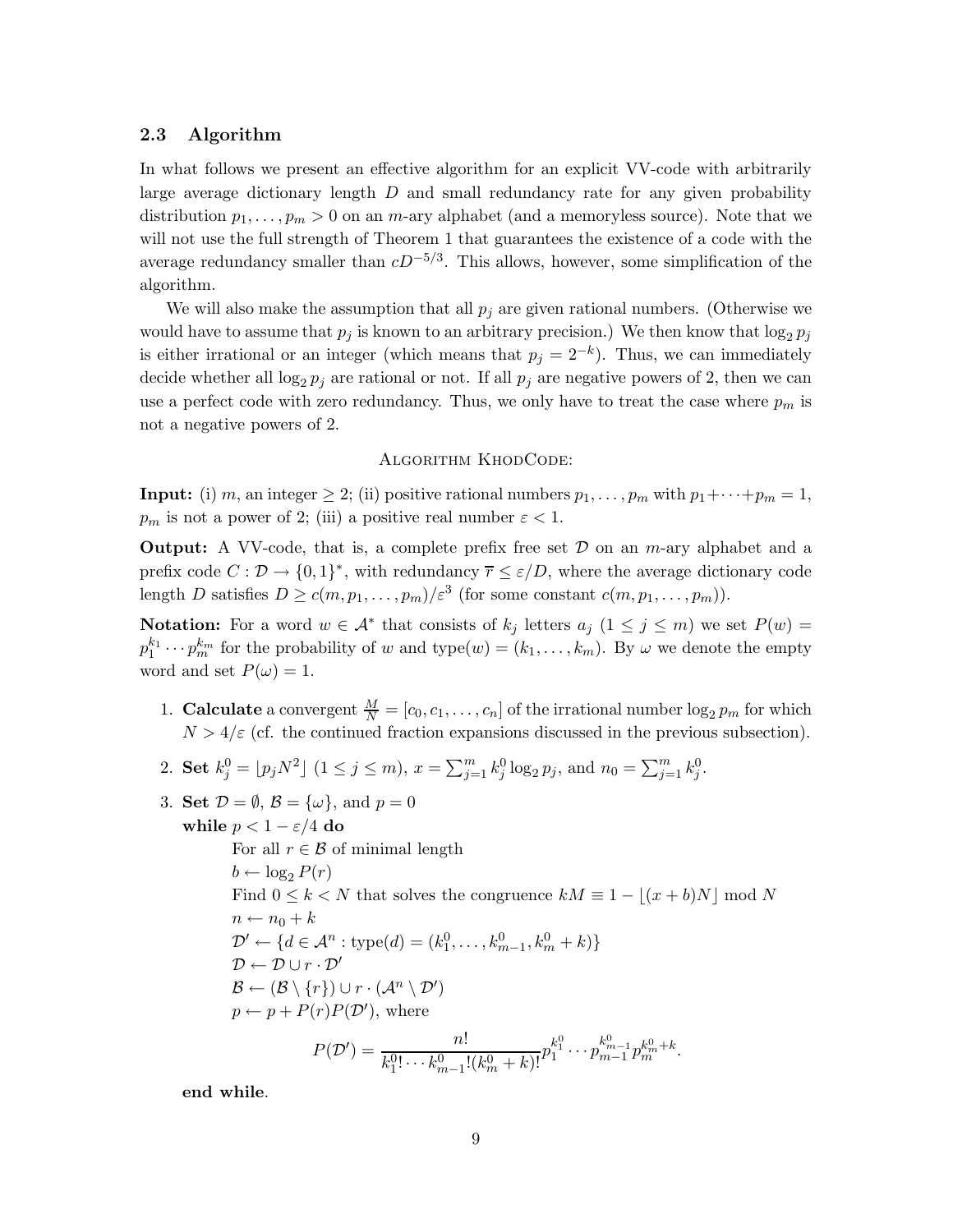4.  $\mathcal{D} \leftarrow \mathcal{D} \cup \mathcal{B}$ .

5. Construct a Shannon code 
$$
C : \mathcal{D} \to \{0,1\}^*
$$
 with  $\ell(d) = [-\log P(d)]$  for all  $d \in \mathcal{D}$ .

The main step of the algorithm is a loop of the same subroutine. The input of the subroutine is a word  $r \in \mathcal{B}$ . The first output is an integer k with  $0 \leq k \leq N$  that satisfies  $1/N \leq \langle kM/N + x + b \rangle \leq 2/N$ . This can be realized by solving the congruence  $kM \equiv 1 - |(x + b)N| \mod N$  (e.g., with help of the Euclidean algorithm). This choice ensures that

$$
0 \le \langle k \log_2 p_m + x + b \rangle \le 3/N \le \frac{3}{4}\varepsilon.
$$

For this k we can calculate the next output that consists of the set  $\mathcal{D}'$  of all words d of an m-ary alphabet of type $(d) = (k_1^0, \ldots, k_{m-1}^0, k_m^0 + k)$ . By construction all  $d \in \mathcal{D}'$  satisfy

$$
\langle \log_2 P(rd) \rangle = \langle k \log_2 p_m + x + b \rangle \le \frac{3}{4} \varepsilon.
$$

Hence for all words in  $d \in \mathcal{D}$  that are constructed in the above algorithm we have

$$
\langle \log_2 P(d)\rangle \leq \frac{3}{4}\varepsilon.
$$

Furthermore, in each step of the algorithm we have  $P(\mathcal{D}) + P(\mathcal{B}) = 1$  and the union  $\mathcal{D}\cup\mathcal{B}$  constitute a complete prefix free set on the alphabet A. The algorithm terminates when  $p = P(\mathcal{D}) > 1 - \varepsilon/4$ . (The proof of Theorem 1 shows that it definitely terminates when the average dictionary length D is of order  $O(N^3)$ .) The redundancy can be estimated by

$$
\overline{r} = \frac{1}{D} \sum_{d \in \mathcal{D}} P(d) \langle \log_2 P(d) \rangle
$$
  
\n
$$
= \frac{1}{D} \left( \sum_{d \in \mathcal{D} \setminus \mathcal{B}} P(d) \langle \log_2 P(d) \rangle + \sum_{d \in \mathcal{B}} P(d) \langle \log_2 P(d) \rangle \right)
$$
  
\n
$$
\leq \frac{1}{D} \left( P(\mathcal{D} \setminus \mathcal{B}) \frac{3}{4} \varepsilon + P(\mathcal{B}) \right)
$$
  
\n
$$
\leq \frac{1}{D} \left( \frac{3}{4} \varepsilon + \frac{1}{4} \varepsilon \right) = \frac{\varepsilon}{D}.
$$

Thus we constructed a parsing tree and a VV code with a small redundancy rate.

#### **2.4 Redundancy Rates for Almost All Sources**

In this section we present better estimates for the redundancy rates but valid only for *almost all* sources, that is, almost all  $p_j$  such that  $\sum_{j=1}^m p_j = 1$  and  $p_j > 0$  for all  $1 \le j \le m$ . From mathematical point of view, these results are more challenging.

While Lemma 1 laid foundation for Theorem 1, the next lemma, which we prove in Section 4, is crucial for present results.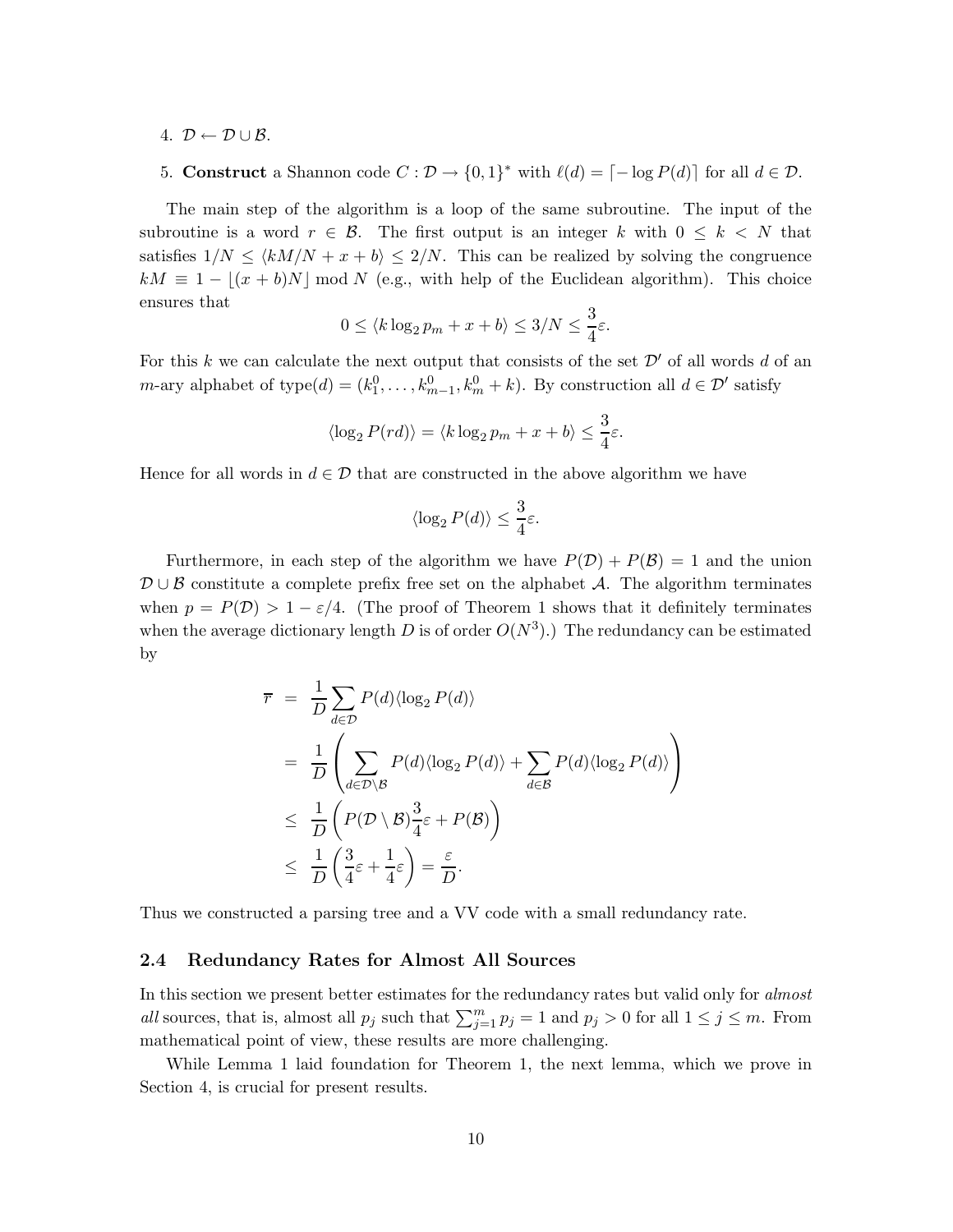**Lemma 3.** Suppose that  $\varepsilon > 0$ . Then for almost all  $p_j$   $(1 \leq j \leq m)$  with  $p_j > 0$  and  $p_1 + p_2 + \cdots + p_m = 1$  *the set* 

$$
X = \{ \langle k_1 \log_2 p_1 + \dots + k_m \log_2 p_m \rangle : 0 \le k_j < N \ (1 \le j \le m) \}
$$

*has dispersion*

$$
\delta(X) \le \frac{1}{N^{m-\varepsilon}}\tag{11}
$$

*for sufficiently large* N. In addition, for almost all  $p_i > 0$  we have

$$
||k_1 \log_2 p_1 + \dots + k_m \log_2 p_m|| \gg \left(\max_{1 \le j \le m} |k_j|\right)^{-m-\varepsilon}
$$
\n(12)

*for all non-zero integer vectors*  $(k_1, \ldots, k_m)$ *.* 

We should point out that for  $m = 2$  we shall slightly improve the estimate of the lemma. Indeed, we shall show that for almost all  $p_1 > 0$  and  $p_2 > 0$  with  $p_1 + p_2 = 1$  there exists a constant  $\kappa$  and infinitely many N such that the set  $X = \{ \langle k_1 \log_2 p_1 + k_2 \log_2 p_2 \rangle : 0 \le k_1, k_2 < N \}$ has dispersion

$$
\delta(X) \le \frac{\kappa}{N^2}.\tag{13}
$$

The estimate  $(13)$  is a little bit sharper than  $(11)$ . However, it is only valid for infinitely many N and not for all but finitely many.<sup>2</sup>

Lemma 3, proved in Section 4, is used to establish our second main result valid for almost all sources.

**Theorem 2.** Let  $m \geq 2$  and S be a memoryless or a Markov source on an alphabet of *size* m. For memoryless source S we set  $m' = m$ , while for Markov source S we assume  $m' = m^2 - m + 1$ . Then for almost all source parameters, and for every sufficiently large  $D_0$ , *there exists a variable-to-variable code with the average delay* D *satisfying*  $D_0 \leq D \leq 2D_0$ *such that its average redundancy rate is bounded by*

$$
\overline{r} \le D^{-\frac{4}{3} - \frac{m'}{3} + \varepsilon},\tag{14}
$$

*where*  $\varepsilon > 0$  *and the maximal length is*  $O(D \log D)$ *.* 

*Also, there exists a variable-to-variable code with the average delay* D *satisfying*  $D_0 \leq D \leq$ <sup>2</sup>D0 *such that the maximal redundancy is bounded by*

$$
r^* \le D^{-1 - \frac{m'}{3} + \varepsilon}.\tag{15}
$$

*for any*  $\varepsilon > 0$ *.* 

This theorem shows that the *typical* best possible average redundancy  $\bar{r}$  can be measured in terms of negative powers of D that are linearly decreasing in the alphabet size  $m$ .

<sup>&</sup>lt;sup>2</sup>We point out that (11) and (13) are close from being optimal. Since the set X consists of  $N^m$  points the dispersion must satisfy  $\delta(X) \geq \frac{1}{2} N^{-m}$ .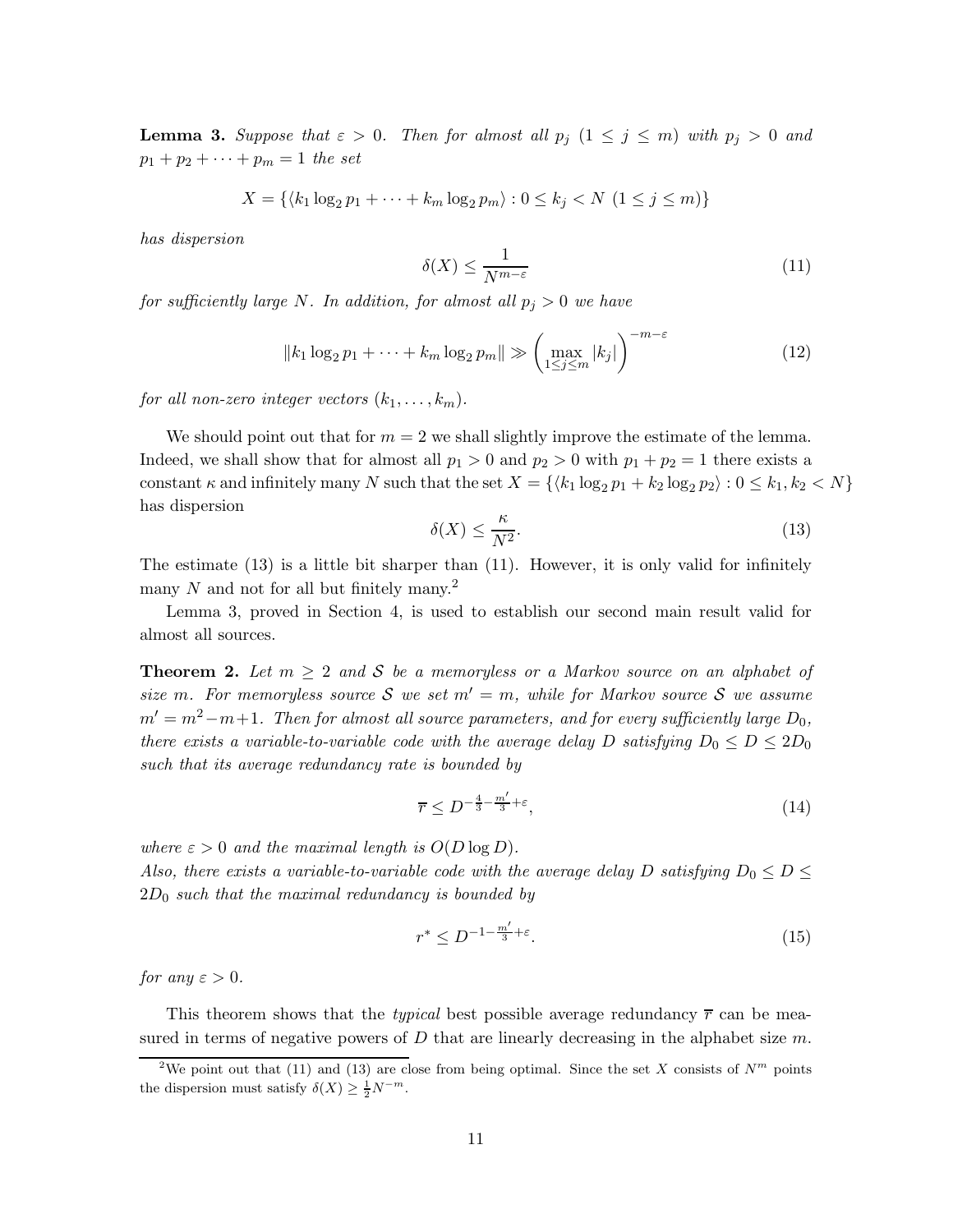However, it seems to be a very difficult problem to obtain the optimal exponent (almost surely). Nevertheless, these bounds are best possible through the methods we applied.

Finally, we present one lower bound for redundancy rates that is valid for almost all sources. It will follow from (12) of Lemma 3 and the following simple lower bound (cf. Corollary 1 in [13]).

**Lemma 4.** *Let* D *be a finite set with probability distribution* P*. Then*

$$
\overline{r} \ge \frac{1}{2} \frac{1}{D} \sum_{d \in D} P(d) ||\log_2 P(d)||^2,
$$

*for a certain constant*  $c > 0$ *.* 

**Proof.** We have as in the proof of Lemma 2

$$
x = (1 - 2^{-x} + \eta(x)) / (\log 2)
$$

where  $((\log 4)/4)x^2 \le \eta(x) \le (\log 4)x^2$ . Then

$$
\overline{r} = \frac{1}{D} \sum_{d \in D} P(d) (\ell(d) + \log_2 P(d))
$$
  
= 
$$
\frac{1}{D \log 2} \sum_{d \in D} P(d) \left( 1 - 2^{-\ell(d) - \log_2 P(d)} + \eta(\ell(d) + \log_2 P(d)) \right)
$$
  
= 
$$
\frac{1}{D \log 2} \left( 1 - \sum_{d \in D} 2^{-\ell(d)} \right) + \frac{1}{D \log 2} \sum_{d \in D} P(d) \eta(\ell(d) + \log_2 P(d)).
$$

Hence, by Kraft's inequality and by the observation

$$
\eta(x) \ge \min \left\{ \eta(\langle x \rangle), \eta(\langle 1 - x \rangle) \right\} \ge \frac{\log 4}{4} ||x||^2
$$

the result follows immediately.

We are now in a position to present our last finding regarding a lower bound on the redundancy rates for almost all sources.

**Theorem 3.** Let  $m \geq 2$  and S be a memoryless or a Markov source on an alphabet of *size* m. For memoryless source S we set  $m'' = m$  while for Markov source S we assume  $m'' = m^2 - m + 2$ . Then for almost all source parameters, and for every variable-to-variable *code with average delay*  $D \geq D_0$  *(where*  $D_0$  *is sufficiently large) we have* 

$$
r^* \ge \overline{r} \ge D^{-2m''-1-\varepsilon},\tag{16}
$$

Ē

*where*  $\varepsilon > 0$ *.* 

**Proof**. By Lemma 4 we have

$$
\overline{r} \ge \frac{1}{2D} \sum_{d \in D} P(d) ||\log_2 P(d)||^2.
$$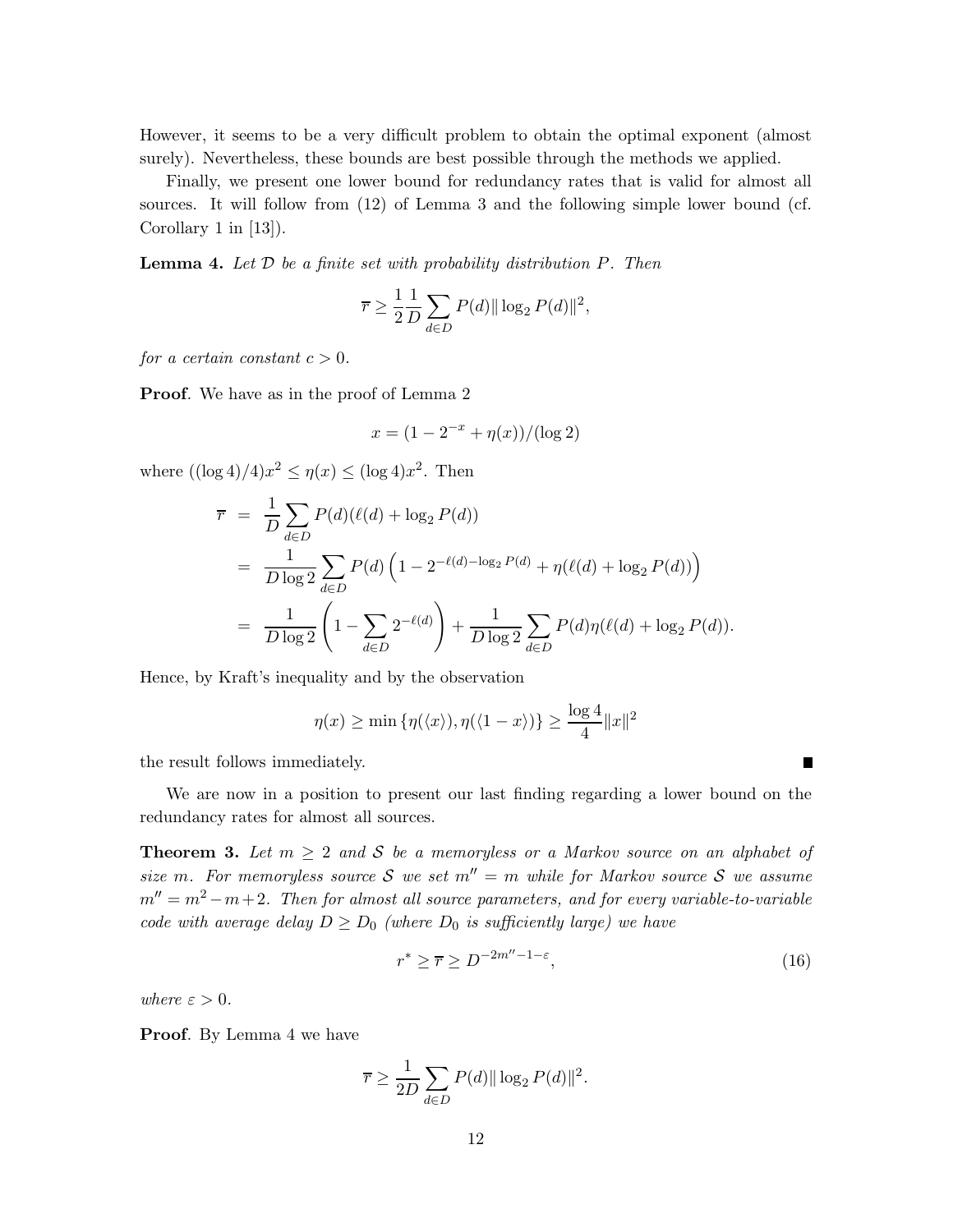Suppose that  $P(d) = p_1^{k_1} \cdots p_m^{k_m}$  holds, that is

 $\log_2 P(d) = k_1 \log_2 p_1 + \cdots + k_m \log_2 p_m.$ 

Provided Lemma 3 is granted, we conclude from  $(12)$  that for all  $p_j$  and for all non-zero integer vectors  $(k_1, \ldots, k_m)$ 

$$
||k_1 \log_2 p_1 + \cdots + k_m \log_2 p_m|| \gg \left(\max_{1 \leq j \leq m} |k_j|\right)^{-m-\varepsilon},
$$

and therefore

$$
\|\log_2 P(d)\| \ge \left(\max_{1\le j\le m} |k_j|\right)^{-m-\varepsilon} \ge \left(\sum_{1\le j\le m} k_j\right)^{-m-\varepsilon} = |d|^{-m-\varepsilon}.
$$

Consequently, by Jensen's inequality, we obtain

$$
\overline{r} \geq \frac{1}{2D} \sum_{d \in D} P(d)|d|^{-2m-2\varepsilon}
$$
  
 
$$
\geq \frac{1}{2D} \left( \sum_{d \in D} P(d)|d| \right)^{-2m-2\varepsilon}
$$
  
 
$$
\gg D^{-2m-1-2\varepsilon}.
$$

This completes the proof of Theorem 3.

Note that Theorem 4 of [13] states a lower bound for the redundancy rate in the form  $\overline{r} \geq D^{-9}(\log D)^{-8}$  (for almost all memoryless sources). In view of Theorem 3 this cannot be true for large m.

## **3 Proof of Theorem 1**

In this section we will prove Theorem 1 for memoryless sources. In fact, we will prove a property that is a little more general and relies on approximation properties. Note that our method is in some sense close to the ideas presented in [13].

**Theorem 4.** Let  $p_j > 0$   $(1 \leq j \leq m)$  with  $p_1 + \cdots + p_m = 1$  be given and suppose that for *some*  $N \geq 1$  *and*  $\eta \geq 1$  *the set* 

$$
X = \{ \langle k'_1 \log_2 p_1 + \dots + k'_m \log_2 p_m \rangle : 0 \le k'_j < N \ (1 \le j \le m) \},\
$$

*has dispersion*

$$
\delta(X) \le \frac{2}{N^{\eta}}.\tag{17}
$$

*Then there exists a variable-to-variable code with the average code length*  $D$  *of order*  $\Theta(N^3)$ *, the maximal length of order*  $\Theta(N^3 \log N)$ *, and the average redundancy rate* 

$$
\overline{r} \le c'_m \cdot D^{-\frac{4+\eta}{3}}.
$$

Г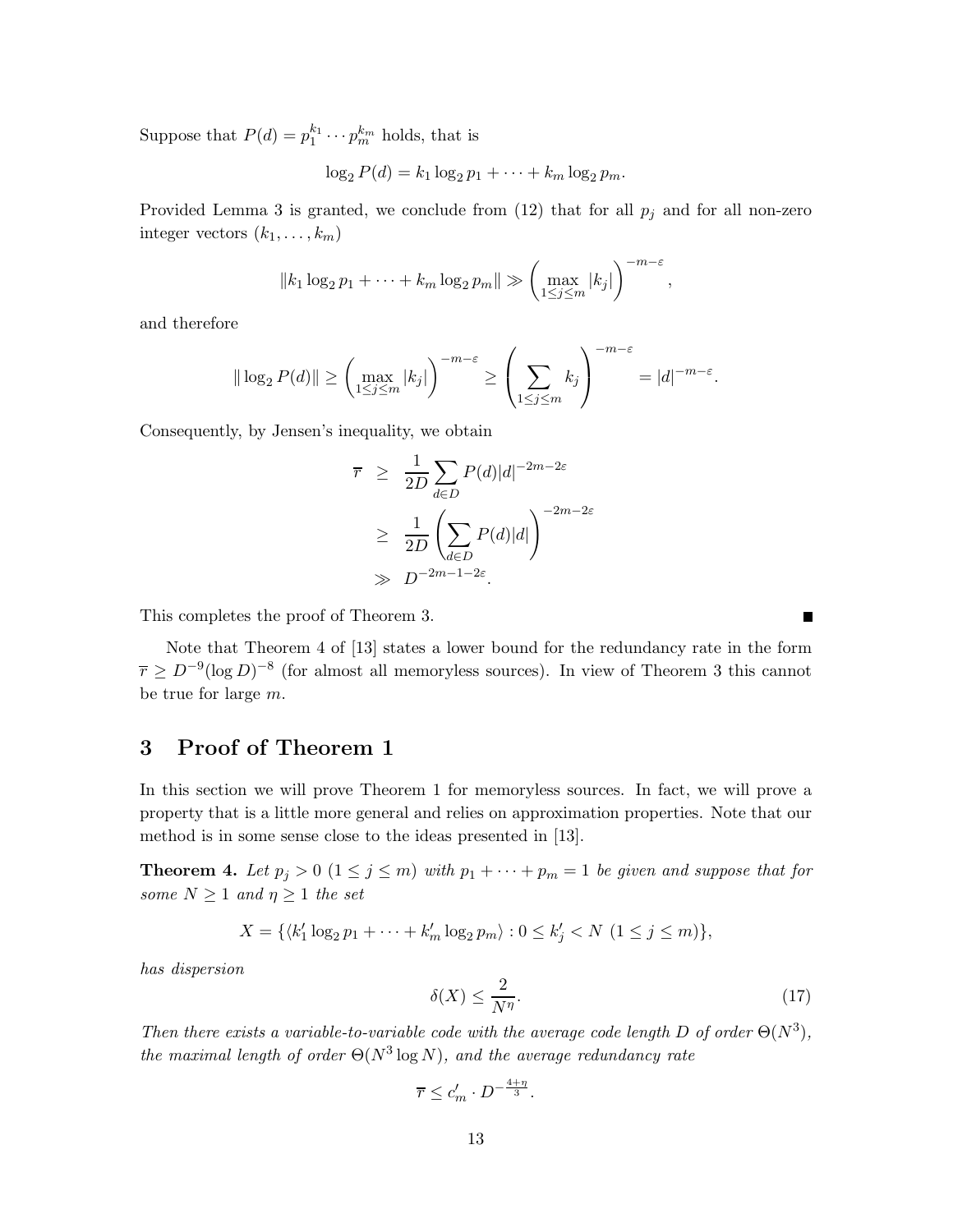*Furthermore, there exits another variable-to-variable code with the average code length* D *of order* N<sup>3</sup> *(and possible infinite maximal length) and the maximal redundancy rate*

$$
r^*\leq c_m''\cdot D^{-1-\frac{\eta}{3}},
$$

where the constants  $c'_m, c''_m > 0$  depend on m.

Clearly, Corollary 1 and Theorem 4 directly imply Theorem 1 by setting  $\eta = 1$  if one of the  $\log_2 p_j$  is irrational. If all  $\log_2 p_j$  are rational, then the construction presented below is<br>used simple (of Personal following the present for Theorem 4) much simpler (cf. Remark following the proof of Theorem 4).

Throughout the proof we shall use the following result that follows directly from Stirling's formula, hence its proof is omitted for brevity.

**Lemma 5.** Let  $p_j$   $(1 \leq j \leq m)$  with  $p_j > 0$  and  $p_1 + p_2 + \cdots + p_m = 1$  be given. Set  $k_j = \lfloor p_j N^2 \rfloor \ (1 \leq j \leq m)$  and suppose that  $0 \leq k'_j \leq N \ (1 \leq j \leq m)$ . Then

$$
\frac{c'}{N} \le \binom{k_1 + k'_1 + \dots + k_m + k'_m}{k_1 + k'_1, \dots, k_m + k'_m} p_1^{k_1 + k'_1} \dots p_m^{k_m + k'_m} \le \frac{c''}{N}
$$

 $for certain\ constants\ c', c''.$ 

**Proof of Theorem 4.** The idea of the proof is to construct a complete prefix free set  $\mathcal D$  of words (i.e., a dictionary) on an alphabet of size m such that  $\log_2 P(d)$  is *very close* to an integer  $\ell(d)$  with high probability. This is accomplished by constructing an m-ary tree T in which edges are labeled from left to right by the symbol of the alphabet  $A =$  $\{a_1,\ldots,a_m\}$ . Leaves of such an *m*-ary tree can be identified with a complete prefix free set D. Furthermore, the sequence of labels on a path from the root to a leaf translates into symbols of the corresponding word d in the complete prefix free set  $\mathcal{D}$ . By checking (8) of Lemma 2, we conclude, providing (17) holds, that there exists a (variable-to-variable) code C with  $|C(d)| = \ell(d)$  and small average redundancy rate.

In the first step, we set  $k_i^0 := [p_i N^2]$   $(1 \le i \le m)$  and

$$
x = k_1^0 \log_2 p_1 + \dots + k_m^0 \log_2 p_m.
$$

By (17), there exist integers  $0 \leq k_j^1 < N$  such that

$$
\left\langle x + k_1^1 \log_2 p_1 + \dots + k_m^1 \log_2 p_m \right\rangle = \left\langle (k_1^0 + k_1^1) \log_2 p_1 + \dots + (k_m^0 + k_m^1) \log_2 p_m \right\rangle < \frac{4}{N^{\eta}}.
$$

Now consider all paths in a (potentially) infinite m-ary tree starting at the root with  $k_1^0 + k_1^1$ edges of type  $a_1$ ,  $k_2^0 + k_2^1$  edges of type  $a_2, \ldots$ , and  $k_m^0 + k_m^1$  edges of type  $a_m$ . Let  $\mathcal{D}_1$  denote the set of the corresponding words over the input alphabet. (These are the first words of our prefix free set we are going to construct.) By Lemma 5 we have

$$
\frac{c'}{N} \le P(\mathcal{D}_1) = {k_1^0 + k_1^1 + \dots + k_m^0 + k_m^1 \choose k_1^0 + k_1^1, \dots, k_m^0 + k_m^1} p_1^{k_1^0 + k_1^1} \dots p_m^{k_m^0 + k_m^1} \le \frac{c''}{N}
$$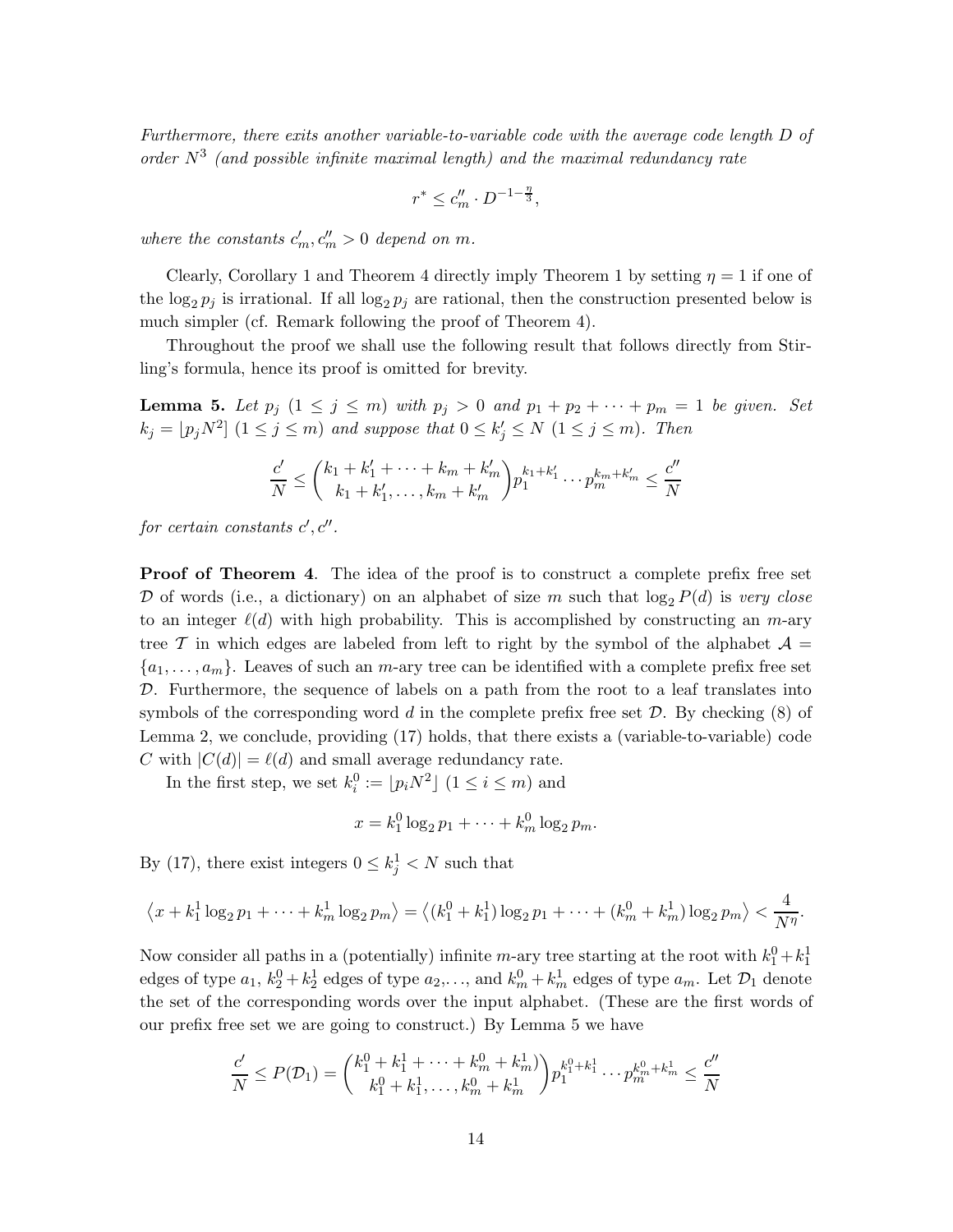for certain positive constants  $c', c''$ . In summary, by construction all words  $d \in \mathcal{D}_1$  have the property that

$$
\langle \log_2 P(d) \rangle < \frac{4}{N^{\eta}},
$$

that is,  $\log_2 P(d)$  is very close to an integer. Note further that all words in  $d \in \mathcal{D}_1$  have about the same length

$$
n_1 = (k_1^0 + k_1^1) + \dots + (k_m^0 + k_m^1) = N^2 + O(N).
$$

Let finally  $\mathcal{B}_1 = \mathcal{A}^{n_1} \setminus \mathcal{D}_1$  denote all words of length  $n_1$  not in  $\mathcal{D}_1$  (cf. Figure 1). Then

$$
1 - \frac{c''}{N} \le P(\mathcal{B}_1) \le 1 - \frac{c'}{N}.
$$

In the second step, we consider all words  $r \in \mathcal{B}_1$  and concatenate them with appropriately chosen words  $d_2$  of length  $\sim N^2$  such that  $\log_2 P(r d_2)$  is close to an integer *with high probability*. The construction is almost the same as in the first step. For every word  $r \in \mathcal{B}_1$ we set

$$
x(r) = \log_2 P(r) + k_1^0 \log_2 p_1 + \cdots + k_m^0 \log_2 p_m.
$$

By (17) there exist integers  $0 \leq k_j^2(r) < N$  ( $1 \leq j \leq m$ ) such that

$$
\left\langle x(r) + k_1^2(r) \log_2 p_1 + \cdots + k_m^2(r) \log_2 p_m \right\rangle < \frac{4}{N^{\eta}}.
$$

Now consider all paths (in the infinite tree T) starting at  $r \in \mathcal{B}_1$  with  $k_1^0 + k_1^2(r)$  edges of type  $a_1, k_2^0 + k_2^2(r)$  edges of type  $a_2, \ldots$ , and  $k_m^0 + k_m^2(r)$  edges of type  $a_m$  (that is, we concatenated r with properly chosen words  $d_2$ ) and denote this set by  $\mathcal{D}_2^+(r)$  (cf. Figure 1).<br>We again have that the total probability of these words is have ded from helow and above. We again have that the total probability of these words is bounded from below and above by

$$
P(r)\frac{c'}{N} \le P(\mathcal{D}_2(r)) = P(r) \binom{(k_1^0 + k_1^2(r)) + \dots + (k_m^0 + k_m^2(r))}{k_1^0 + k_1^2(r), \dots, k_m^0 + k_m^2(r)} p_1^{k_1^0 + k_1^2(r)} \dots p_m^{k_m^0 + k_m^2(r)} \n\le P(r)\frac{c''}{N}.
$$

Furthermore, by construction we have

$$
\langle \log_2 P(d) \rangle < \frac{4}{N^{\eta}}
$$

for all  $d \in \mathcal{D}_2^+(r)$ .<br>Similarly  $\mathbf{m}_2$ 

Similarly, we can construct a set  $\mathcal{D}_2^-(r)$  instead of  $\mathcal{D}_2^+(r)$  for which we have  $1-\langle \log_2 P(d) \rangle <$  $4/N^{\eta}$ . We will indicate in the sequel whether we will use  $\mathcal{D}_2^+(r)$  or  $\mathcal{D}_2^-(r)$ .<br>
Let  $\mathcal{D}_2^- + 1/\mathcal{D}^+(r)$ ,  $r \in \mathcal{B}_1$  (or  $\mathcal{D}_2^- + 1/\mathcal{D}^-(r)$ ,  $r \in \mathcal{B}_1$ )). Then all we

Let  $\mathcal{D}_2 = \bigcup (\mathcal{D}_2^+(r) : r \in \mathcal{B}_1)$  (or  $\mathcal{D}_2 = \bigcup (\mathcal{D}_2^-(r) : r \in \mathcal{B}_1)$ ). Then all words  $d \in \mathcal{D}_2$  have almost the same length

$$
|d| = 2N^2 + O(2N),
$$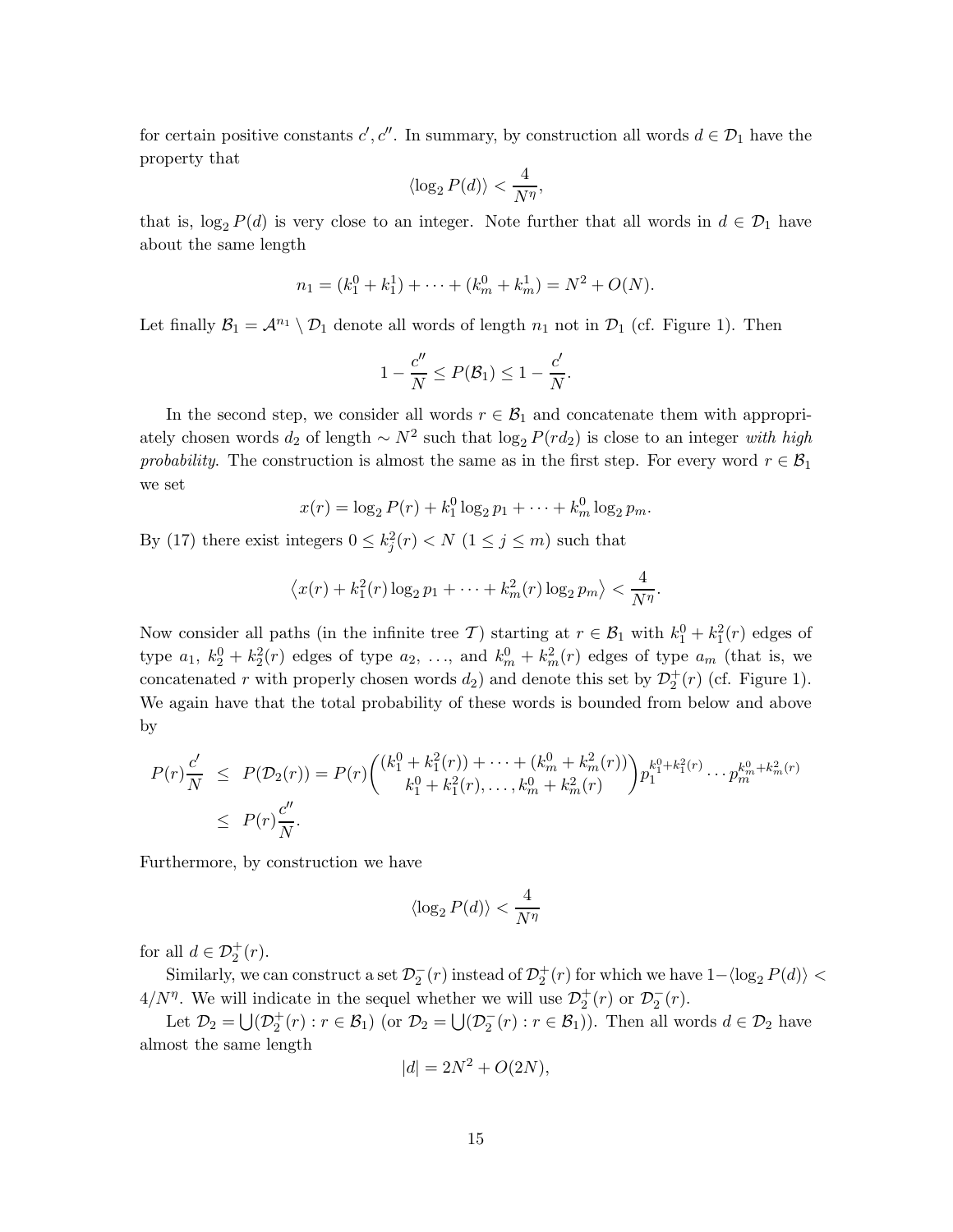

Figure 1: Illustration to the construction of the variable-to-variable code.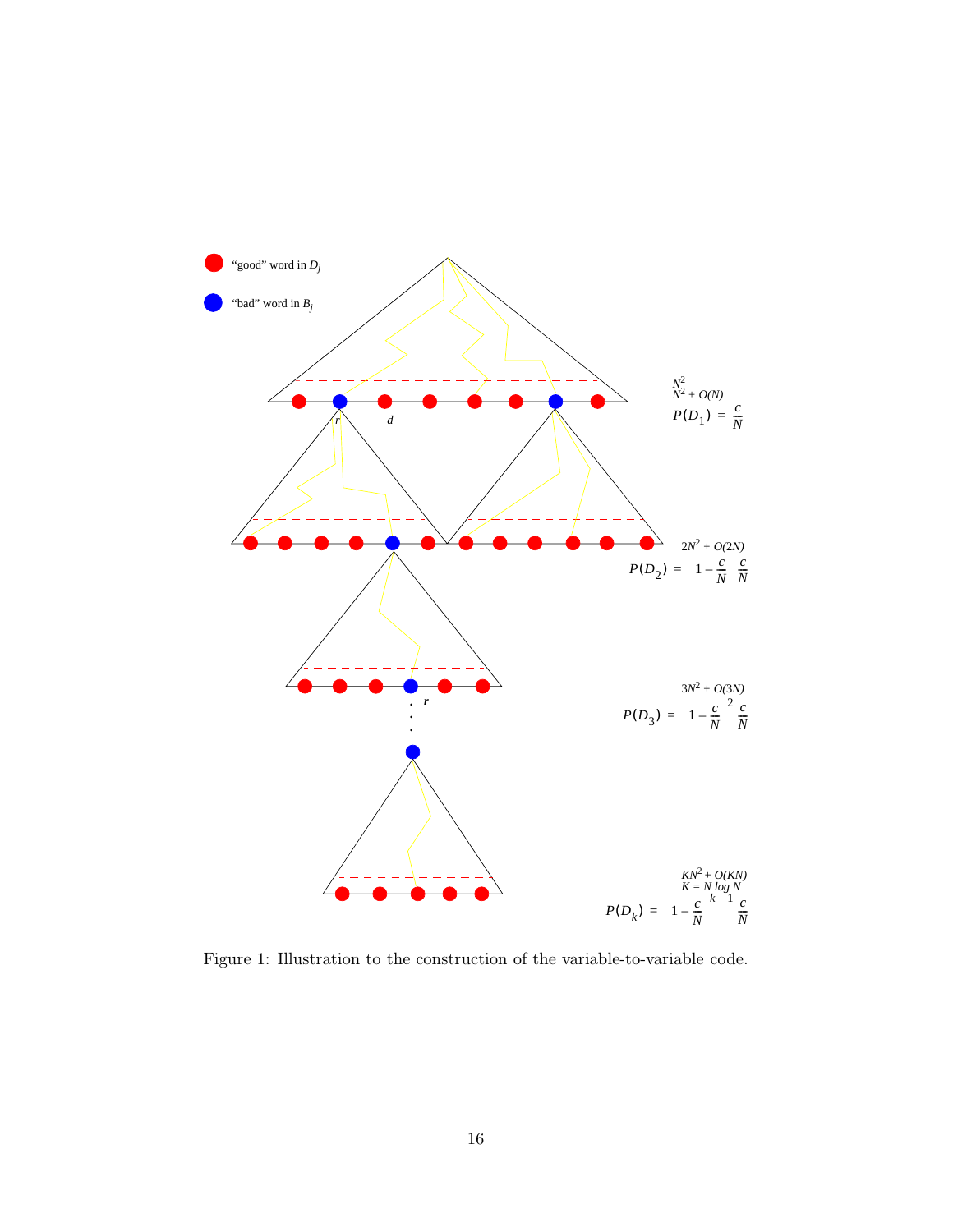their probabilities satisfy

$$
\langle \log_2 P(d) \rangle < \frac{4}{N^{\eta}} \quad \left( \text{or} \quad 1 - \langle \log_2 P(d) \rangle < \frac{4}{N^{\eta}} \right)
$$

and the total probability is bounded by

$$
\frac{c'}{N}\left(1-\frac{c''}{N}\right) \le P(\mathcal{D}_2) \le \frac{c''}{N}\left(1-\frac{c'}{N}\right).
$$

For every  $r \in \mathcal{B}_1$ , let  $\mathcal{B}_2^+(r)$  (or  $\mathcal{B}_2^-(r)$ ) denote the set of paths (resp. words) starting with r of length  $2(k_1^0 + \cdots + k_m^0) + (k_1^1 + k_1^2(r) + \cdots + k_m^1 + k_m^2(r))$  that are not contained<br>in  $\mathcal{D}^+(n)$  (or  $\mathcal{D}^-(n)$ ) and set  $\mathcal{D}^-(n)$ ) and  $\mathcal{D}^+(n)$  is  $\mathcal{D}^-(n)$  is  $\mathcal{D}^-(n)$ ). Observe in  $\mathcal{D}_2^+(r)$  (or  $\mathcal{D}_2^-(r)$ ) and set  $\mathcal{B}_2 = \bigcup (\mathcal{B}_2^+(r) : r \in \mathcal{B}_1)$  (or  $\mathcal{B}_2 = \bigcup (\mathcal{B}_2^-(r) : r \in \mathcal{B}_1)$ ). Observe that the probability of  $\mathcal{B}_2$  is bounded by

$$
\left(1-\frac{c''}{N}\right)^2 \le P(\mathcal{B}_2) \le \left(1-\frac{c'}{N}\right)^2.
$$

We continue this construction, and in step j we define sets of words  $\mathcal{D}_j$  and  $\mathcal{B}_j$  such that all words  $d \in \mathcal{D}_j$  satisfy

$$
\langle \log_2 P(d) \rangle < \frac{4}{N^{\eta}} \quad \left( \text{or} \quad 1 - \langle \log_2 P(d) \rangle < \frac{4}{N^{\eta}} \right)
$$

and the length of  $d \in \mathcal{D}_j \cup \mathcal{B}_j$  is given by

$$
|d| = jN^2 + \mathcal{O}(jN).
$$

The probabilities of  $\mathcal{D}_j$  and  $\mathcal{B}_j$  are bounded by

$$
\frac{c'}{N}\left(1-\frac{c''}{N}\right)^{j-1} \le P(\mathcal{D}_j) \le \frac{c''}{N}\left(1-\frac{c'}{N}\right)^{j-1},\,
$$

and

$$
\left(1-\frac{c''}{N}\right)^j \le P(\mathcal{B}_j) \le \left(1-\frac{c'}{N}\right)^j.
$$

This construction is terminated after  $K = O(N \log N)$  steps so that

$$
P(\mathcal{B}_K) \le c'' \left(1 - \frac{c'}{N}\right)^K \le \frac{1}{N^{\beta}}
$$

for some  $\beta > 0$ . This also ensures that

$$
P(\mathcal{D}_1 \cup \cdots \cup \mathcal{D}_K) > 1 - \frac{1}{N^{\beta}}.
$$

The complete prefix free set  $D$  on the *m*-ary alphabet is given by

$$
\mathcal{D} = \mathcal{D}_1 \cup \cdots \cup \mathcal{D}_K \cup \mathcal{B}_K.
$$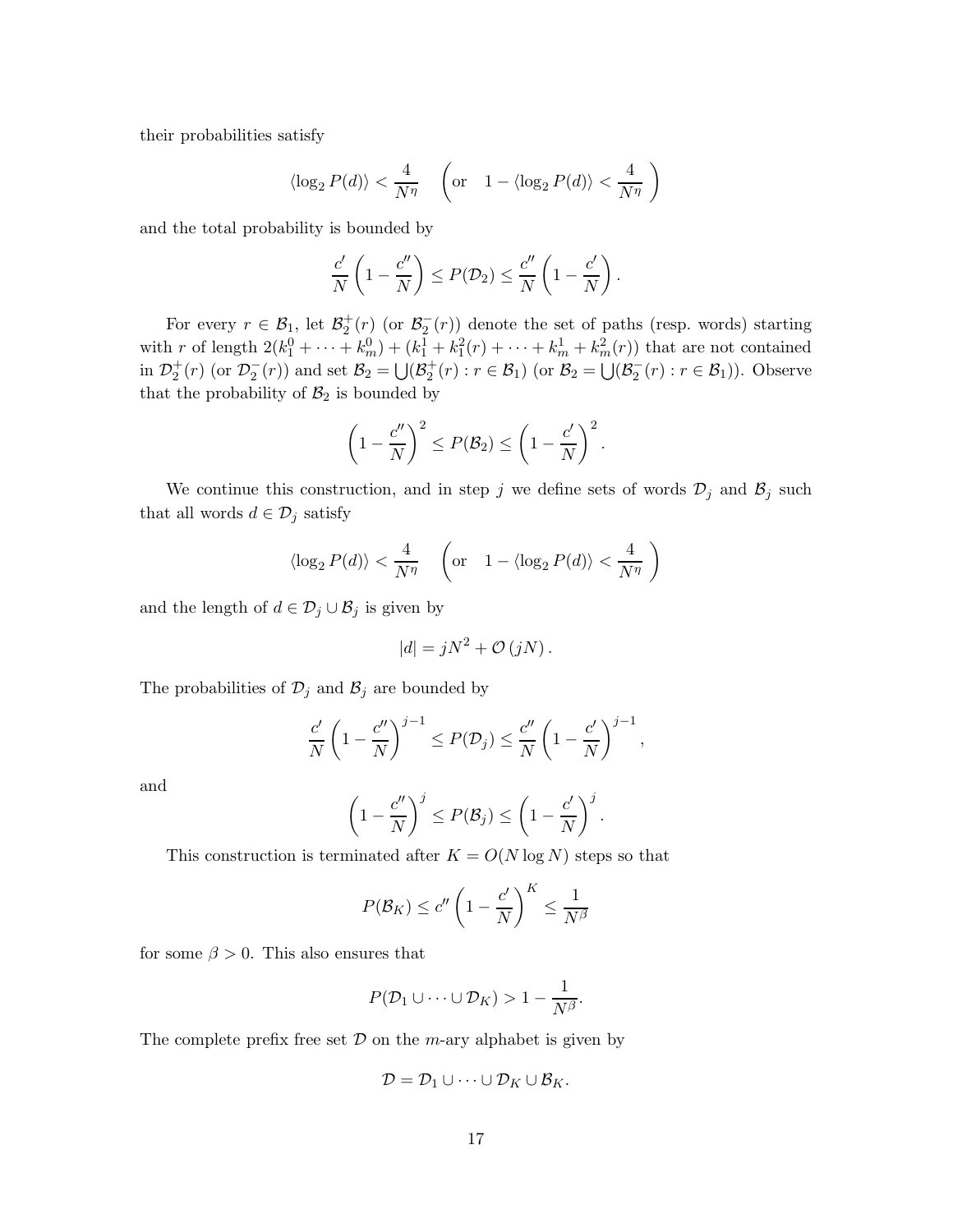By the above construction, it is also clear that the average delay of  $D$  is bounded by

$$
c_1 N^3 \le D = \sum_{d \in \mathcal{D}} P(d) |d| \le c_2 N^3
$$

for certain constants  $c_1, c_2 > 0$ . Notice further that the maximal code length satisfies

$$
\max_{d \in \mathcal{D}} |d| = \mathcal{O}(N^3 \log N) = \mathcal{O}(D \log D).
$$

For every  $d \in \mathcal{D}_1 \cup \cdots \cup \mathcal{D}_K$  we can choose a non-negative integer  $\ell(d)$  with

$$
|\ell(d) + \log_2 P(d)| < \frac{2}{N^{\eta}}.
$$

In particular, we have

$$
0 \le \ell(d) + \log_2 P(d) < \frac{2}{N^{\eta}}
$$

if  $\langle \log_2 P(d) \rangle < 2/N^{\eta}$  and

$$
-\frac{2}{N^{\eta}} < \ell(d) + \log_2 P(d) \le 0
$$

if  $1 - \langle \log_2 P(d) \rangle < 2/N^{\eta}$ . For  $d \in \mathcal{B}_K$  we simply set  $\ell(d) = \lceil -\log_2 P(d) \rceil$ .

The (final) problem is how to *adjust* the choices of "+" resp. "−" in the above construction so that we can apply Lemma 2. We set

$$
E_j = \sum_{d \in \mathcal{D}_j} P(d) (\ell(d) + \log_2 P(d)).
$$

Then  $E_j > 0$  if we have chosen "+" in the above construction and  $E_j < 0$  if we have chosen "−". In any case we have

$$
|E_j| \le P(\mathcal{D}_j) \frac{2}{N^{\eta}} \le \frac{2c''}{N^{1+\eta}} \left(1 - \frac{c'}{N}\right)^{j-1} \le \frac{2c''}{N^{1+\eta}}.
$$

Suppose for a moment that we have always chosen "+", that is  $E_j > 0$  for all  $j \ge 1$ , and that

$$
\sum_{j=1}^{K} E_j \le \frac{8 + 2c''}{N^{1+\eta}}.
$$
\n(18)

We can assume that N is large enough that  $2/N^{\eta} \leq 1/2$ . Hence, the assumptions of Lemma 2 are trivially satisfied since  $0 \leq \ell(d) + \log_2 P(d) < 1/2$  implies  $2(\ell(d) + \log_2 P(d))^2$  $\ell(d) + \log_2 P(d)$  for all  $d \in \mathcal{D}$ . If (18) does not hold (if we have chosen always "+"), then it is rather clear that one can select "+" and "−" so that

$$
\frac{8}{N^{1+\eta}} \le \sum_{j=1}^{K} E_j \le \frac{8+4c''}{N^{1+\eta}}.
$$

Indeed, if the partial sum  $\sum_{j=i}^{K} E_j \le (8 + 2c'')N^{-1-\eta}$ , then the sign of  $E_i$  is to be "+" and if  $\sum_{j=i}^{K} E_j > (8 + 2c'')N^{-1-\eta}$  then the sign of  $E_i$  is to be "−". Since

$$
\sum_{d \in \mathcal{D}} P(d) (\ell(d) + \log_2 P(d))^2 \le \frac{4}{N^{2\eta}} \le \frac{4}{N^{1+\eta}} \le \frac{1}{2} \sum_{d \in \mathcal{D}} P(d) (\ell(d) + \log_2 P(d))
$$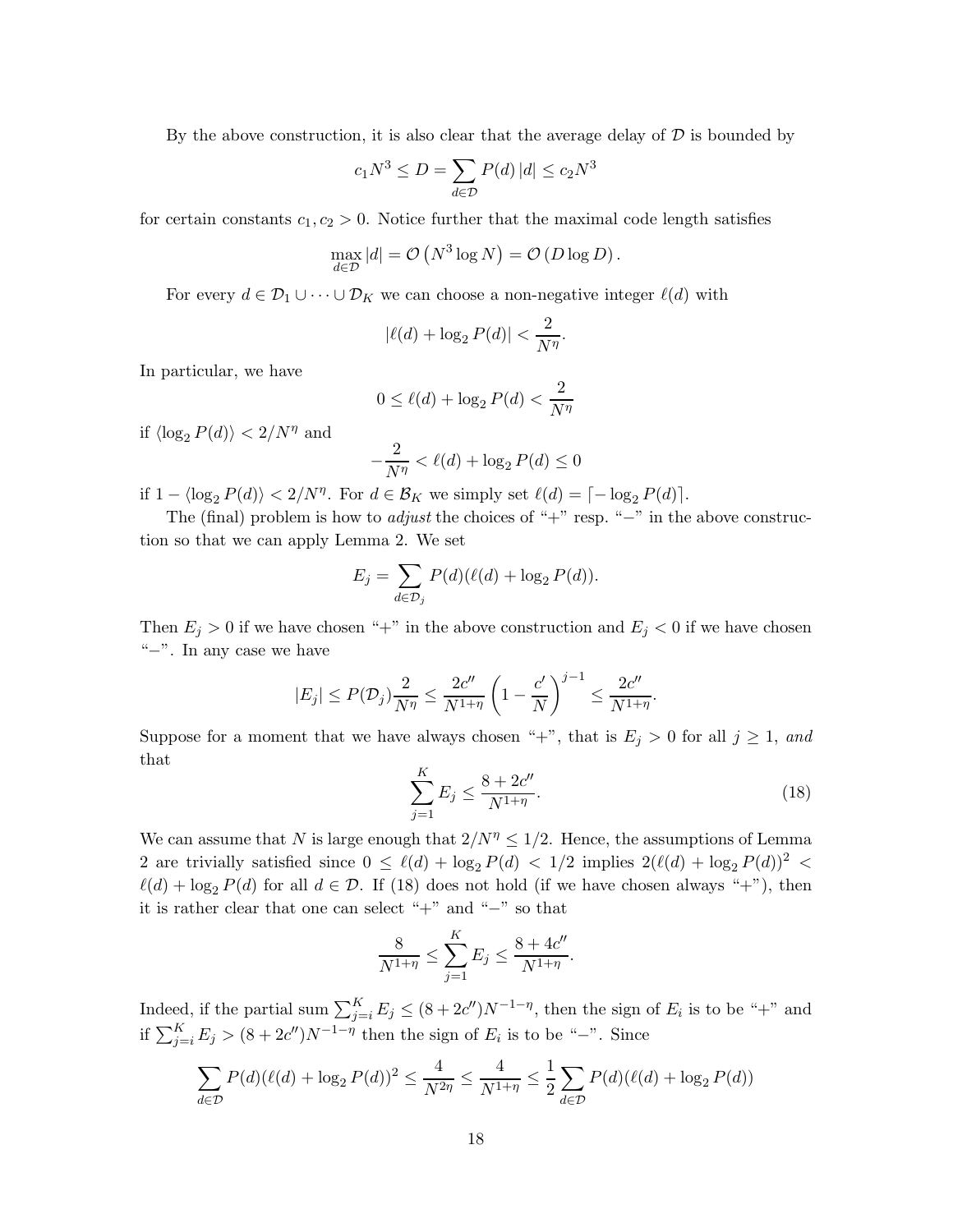the assumption of Lemma 2 is satisfied. Thus, there exists a prefix free coding map  $C$ :  $\mathcal{D} \to \{0, 1\}^*$  with  $|C(d)| = \ell(d)$  for all  $d \in \mathcal{D}$ . Furthermore, the average redundancy rate is bounded by

$$
\overline{r} \le \frac{1}{D} \sum_{d \in \mathcal{D}} P(d) (\ell(d) + \log_2 P(d)) \le \frac{8 + 4c''}{DN^{1+\eta}}.
$$

Since the average code length  $D$  is of order  $N^3$  we have

$$
\overline{r} = \mathcal{O}\left(D^{-1-\frac{1+\eta}{3}}\right) = \mathcal{O}\left(D^{-\frac{4+\eta}{3}}\right).
$$

This proves the upper bound for  $\bar{r}$  of Theorem 4.

The proof of the upper bound for  $r^*$  is very similar. The only difference is that we always use the "+" in the above construction and never terminate. We set

$$
\mathcal{D} = \mathcal{D}_1 \cup \mathcal{D}_2 \cup \cdots.
$$

By construction, every word  $d \in \mathcal{D}$  satisfies

$$
\langle \log_2 P(d)\rangle \leq \frac{4}{N^{\eta}}
$$

and the average delay of  $D$  is bounded by

$$
c_1 N^3 \le D = \sum_{d \in \mathcal{D}} P(d) |d| \le c_2 N^3.
$$

Consequently, if we set  $\ell(d) = \lceil -\log_2 P(d) \rceil$ , then Kraft's inequality is trivially satisfied and there exists a code C with  $|C(d)| = \ell(d)$  for all  $d \in \mathcal{D}$  (the Shannon code). Furthermore, we have

$$
r^* = \frac{1}{D} \sup_{d \in \mathcal{D}} (\ell(d) + \log_2 P(d)) \le \frac{4}{DN^{\eta}} = \mathcal{O}\left(D^{-1 - \frac{\eta}{3}}\right)
$$

as proposed. Since  $k_0$  is arbitrary and  $k_j$  may be changed to  $-k_j$ , the bound also holds for  $||L||$ . This completes the proof of Theorem 4.

**Remark**. If all  $\log_2 p_j$  are rational, then the above construction is (almost) trivial. There are *lots* of integers  $k_j$  such that

$$
P(d) = \sum_{j=1}^{k} k_j \log_2 p_j
$$

is an integer. Thus, the redundancy can be estimated by the probability of the *remaining set*  $\mathcal{B}_K$ .

## **4 Proof of Theorem 2**

In order to prove Theorem 2 (for memoryless sources) we just have to combine Theorem 4 and Lemma 3. We recall that Lemma 3 says that for almost all  $p_j > 0$  (with  $p_1 + \cdots + p_m = 1$ ) the set

$$
X = \{ \langle k_1 \log_2 p_1 + \dots + k_m \log_2 p_m \rangle : 0 \le k_j < N \ (1 \le j \le m) \}
$$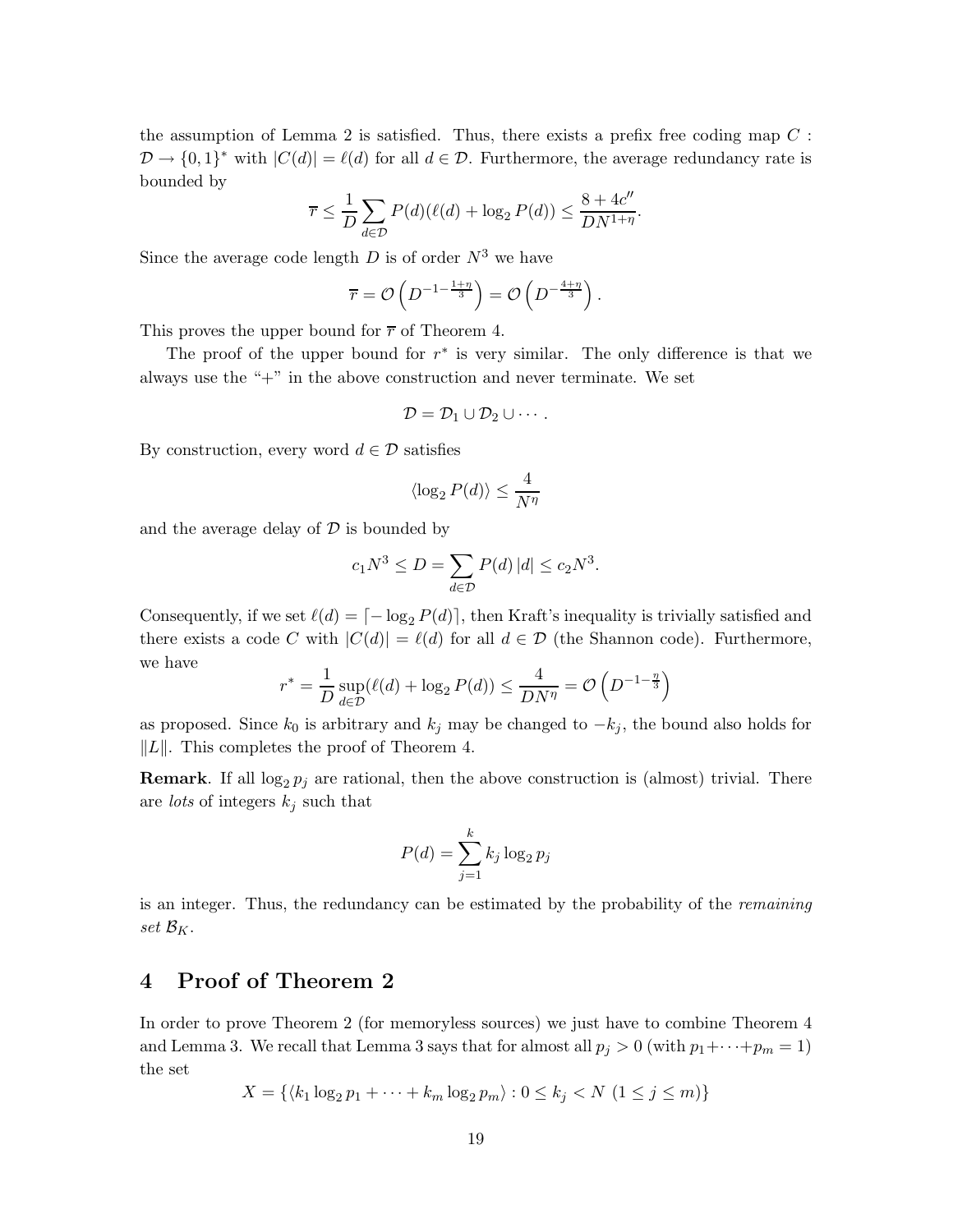has dispersion

$$
\delta(X) \le N^{-m+\varepsilon} \tag{19}
$$

for all sufficiently large N, and that for all non-zero integer vectors  $(k_1,...,k_m)$  we have

$$
||k_1 \log_2 p_1 + \dots + k_m \log_2 p_m|| \gg \left(\max_{1 \le j \le m} |k_j|\right)^{-m-\varepsilon}.
$$
 (20)

In view of the above, we just have to show (19) and (20) for almost all  $p_j$ . These kind of problems fall into the field of *metric Diophantine approximation* that is well established in number theory (see [4, 5, 18, 22]). One of the problems in this field is to obtain some information on linear forms

$$
L=k_0+k_1\gamma_1+\cdots+k_m\gamma_m,
$$

where  $k_j$  are integers and  $\gamma_j$  are randomly chosen real numbers. In fact, one is usually interested in lower bounds for  $|L|$  in terms of max  $|k_j|$ .

In our context, we have  $\gamma_j = \log_2 p_j$  so that the  $\gamma_j$ 's are related by  $2^{\gamma_1} + \cdots + 2^{\gamma_m} = 1$ . This means that they are not independent. They are strongly correlated, and they are situated on a proper submanifold of the m-dimensional space. It turns out that metric Diophantine approximation in this case is much more complicated than in the independent case. Fortunately, there are results that we can use for our purpose.

**Theorem 5 (Dickinson and Dodson [6]).** *Let*  $m \geq 2$  *and*  $1 \leq k \leq m$  *be integers. Let* U be an open set in  $\mathbb{R}^k$  and, for  $1 \leq j \leq m$ , let  $\Psi_j : U \to \mathbb{R}$  be a  $C^1$  real function. Let  $\eta > 0$  be real. Then for almost all  $u = (u_1, \ldots, u_k) \in U$ , there exists  $N_0(u)$  such that for all  $N \geq N_0(u)$  *we have* 

$$
|k_0 + k_1 \Psi_1(u) + \dots + k_m \Psi_m(u)| \ge N^{-m + (m-k)\eta} (\log N)^{m-k}
$$

*for all non-zero integer vectors*  $(k_0, k_1, \ldots, k_m)$  *with* 

$$
\max_{1 \le j \le k} |k_j| < N^{1-\eta} \quad \text{and} \quad \max_{k < j \le m} |k_j| \le N^{1-\eta} / (\log N).
$$

**Remark.** Theorem 5 is not written explicitly in [6], however, it easily follows from the proof of Theorem 2 from [6], as we show now. Let us consider the convex body consisting of all real vectors  $(y_1, \ldots, y_m)$  satisfying

$$
|y_0 + y_1 \Psi_1(u) + \dots + y_m \Psi_m(u)| \le N^{-m + (m-k)\eta} (\log N)^{m-k},
$$
  
\n
$$
|y_j| \le N, \quad (j = 1, \dots, k),
$$
  
\n
$$
|y_j| \le N^{1-\eta} (\log N)^{-1}, \quad (j = k+1, \dots, m).
$$
\n(21)

Dickinson and Dodson [6, p. 278] showed that the set

$$
S(N) := \left\{ u \in U : \exists (k_0, k_1, \dots, k_m) \in \mathbf{Z}^{m+1} \text{ with } 0 < \max_{1 \le j \le m} |k_j| < N^{1-\eta} \text{ satisfying (21)} \right\}
$$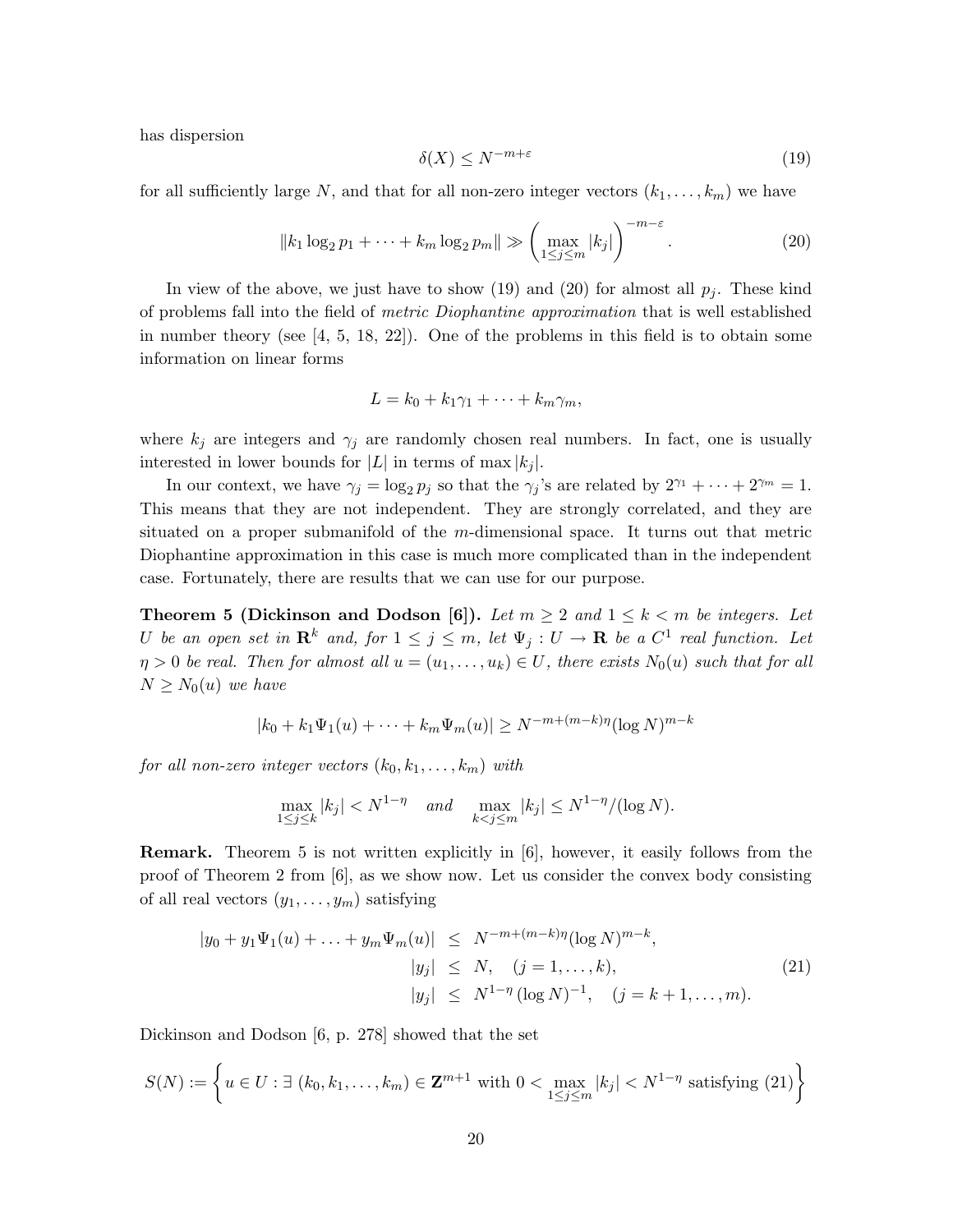satisfies

$$
\text{meas}\left(\bigcap_{M\geq 0}\bigcup_{N\geq M}S(N)\right)=0,
$$

where meas denotes the Lebesgue measure. This means that almost no  $u$  belongs to infinitely many sets  $S(N)$ . In other words, for almost every u, there exists  $N_0(u)$  such that  $u \notin S(N)$ for every  $N \geq N_0(u)$ . This is precisely the content of Theorem 5.

For  $m = 2$ , Theorem 5 can be improved as shown below.

**Theorem 6 (R.C. Baker [3]).** Let  $\Psi_1$  and  $\Psi_2$  be  $C^3$  real functions defined on an interval [a, b]*. For* x *in* [a, b]*, set*

$$
k(x) = \Psi'_1(x)\Psi''_2(x) - \Psi''_1(x)\Psi'_2(x).
$$

*Assume that*  $k(x)$  *is non-zero almost everywhere and that*  $|k(x)| \leq M$  *for all* x *in* [a, b] *and set*  $\kappa = \min\{10^{-3}, 10^{-8}M^{-1/3}\}$ *. Then for almost all* x *in* [a, b]*, there are infinitely many positive integers* N *such that*

$$
|k_0 + k_1 \Psi_1(x) + k_2 \Psi_2(x)| \ge \kappa N^{-2}
$$

*for all integers*  $k_0, k_1, k_2$  *with*  $0 < \max\{|k_1|, |k_2|\} \leq N$ *.* 

Now we are in position to prove  $(19)$  and  $(20)$ . We start with the easier proof of  $(20)$ .

**Proof of (20).** For this purpose we can directly apply Theorem 5 with  $k = m-1$ , the open set *U* being contained in  $\Delta = \{u = (u_1, \ldots, u_{m-1}) \in \mathbb{R}^{m-1} : u_1 \geq 0, \ldots, u_{m-1} \geq 0, u_1 + \cdots + u_m\}$  $u_{m-1} \leq 1$  and  $\Psi_j(u) = \log_2(u_j)$   $(1 \leq j \leq m-1)$ , resp.  $\Psi_m(u) = \log_2(1-u_1-\cdots-u_{m-1})$ . Let u be in U for which there exists  $N_0(u)$  as in the statement of Theorem 5. Let  $k_0,\ldots,k_m$ be integers and put

$$
L := k_0 + k_1 \Psi_1(u) + \cdots + k_m \Psi_m(u).
$$

Set  $J = \max_{1 \leq j \leq m} |k_j|$  and define N by  $N^{1-\eta} = J \log N$ . Assume that J is large enough in order that  $N \geq N_0(u)$ . We then have from Theorem 5 with  $k = m - 1$ 

$$
|L| \ge N^{-m+\eta} (\log N) \gg J^{-m-(m-1)\eta/(1-\eta)} (\log J)^{(1-m)/(1-\eta)} \gg J^{-m-\varepsilon},
$$

for  $\varepsilon = 2(m-1)\eta/(1-\eta)$  and J large enough. This completes the proof of (20).

**Proof of (19).** To simplify our presentation, we first apply Theorem 6 for the case  $m = 2$ . Then, we briefly indicate how to generalize our argument. First of all, we want to point out that Theorems 5 and 6 give lower bounds for the homogeneous linear form  $L = k_0 +$  $k_1\Psi_1(u)+\cdots+k_m\Psi_m(u)$  in terms of max  $|k_j|$ . Using techniques from "geometry of numbers" (cf. [5, 18]) these lower bounds can be transformed into upper bounds for the dispersion of the set  $X = \{ \langle k_1 \Psi_1(u) + \cdots + k_m \Psi_m(u) \rangle : 0 \leq k_1, \ldots, k_m < N \}.$ 

In particular we will use the notion of successive minima of convex bodies. Let  $B \subseteq \mathbb{R}^d$ be a 0-symmetric convex body. Then the successive minima  $\lambda_j$  are defined by  $\lambda_j = \inf \{ \lambda >$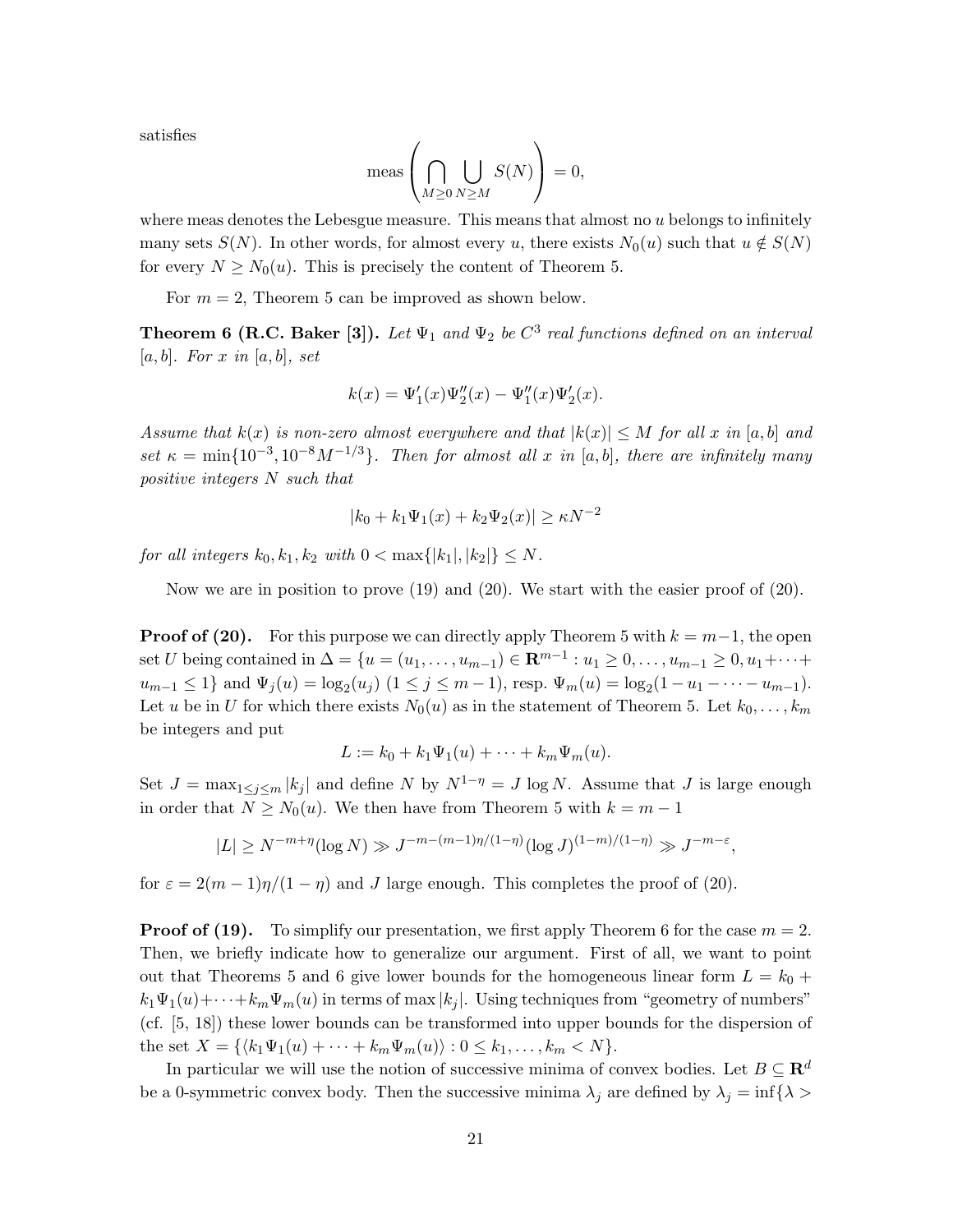$0 : \lambda B$  contains j linearly independent integer vectors}, where  $\lambda B$  is the  $\lambda$ -scaled version of B. One of the (first) main results of "geometry of numbers" is *Minkowski's Second Theorem* saying that  $2^d/d! \leq \lambda_1 \cdots \lambda_d \text{Vol}_d(B) \leq 2^d$ , (cf. [5, 18]).

In the sequel we shall keep the the notation of Theorem 6. Let  $x$  and  $N$  satisfy the conclusion of that theorem and consider the convex body  $B \subseteq \mathbb{R}^3$  defined by the inequalities

$$
|y_0 + y_1 \Psi_1(x) + y_2 \Psi_2(x)| \le \kappa N^{-2},
$$
  
\n $|y_1| \le N,$   
\n $|y_2| \le N.$ 

By Theorem 6 the set  $B$  does not contain a non-zero integer point. Thus, the first minimum of B must satisfy  $\lambda_1 \geq 1$ . Note that  $Vol_3(B)=8\kappa$ . From Minkowski's Second Theorem we conclude that the three minima of this convex body satisfy  $\lambda_1\lambda_2\lambda_3 \leq 1/\kappa$ . Since  $1 \leq \lambda_1 \leq \lambda_2$ we thus get  $\lambda_3 \leq \lambda_1 \lambda_2 \lambda_3 \leq 1/\kappa$  and consequently  $\lambda_1 \leq \lambda_2 \leq \lambda_3 \leq 1/\kappa$ . In other words, by restating the definition of  $\lambda_3$  there exist constants  $\kappa_2$  and  $\kappa_3$ , and three linearly independent integer vectors  $(a_0, a_1, a_2), (b_0, b_1, b_2)$  and  $(c_0, c_1, c_2)$  such that

$$
|a_0 + a_1 \Psi_1(x) + a_2 \Psi_2(x)| \le \kappa_2 N^{-2},
$$
  
\n
$$
|b_0 + b_1 \Psi_1(x) + b_2 \Psi_2(x)| \le \kappa_2 N^{-2},
$$
  
\n
$$
|c_0 + c_1 \Psi_1(x) + c_2 \Psi_2(x)| \le \kappa_2 N^{-2},
$$
  
\n
$$
\max\{|a_i|, |b_i|, |c_i|\} \le \kappa_3 N.
$$

Using the above linearly independent integer vectors we can show that the dispersion of

$$
X = \{ \langle k_1 \Psi_1(x) + k_2 \Psi_2(x) \rangle : 0 \le k_1, k_2 \le 7\kappa_3 N \}
$$

is small. Indeed, let  $\xi$  be a real number (that we want to approximate by an element of X) and consider the (regular) system of linear equations

$$
-\xi + \theta_a(a_0 + a_1\Psi_1(x) + a_2\Psi_2(x)) +
$$
  
+ 
$$
\theta_b(b_0 + b_1\Psi_1(x) + b_2\Psi_2(x)) + \theta_c(c_0 + c_1\Psi_1(x) + c_2\Psi_2(x)) = 4\kappa_2 N^{-2},
$$
  

$$
\theta_a a_1 + \theta_b b_1 + \theta_c c_1 = 4\kappa_3 N,
$$
  

$$
\theta_a a_2 + \theta_b b_2 + \theta_c c_2 = 4\kappa_3 N.
$$
 (22)

Denote by  $(\theta_a, \theta_b, \theta_c)$  its unique solution and set

$$
t_a = \lfloor \theta_a \rfloor, \quad t_b = \lfloor \theta_b \rfloor, \quad t_c = \lfloor \theta_c \rfloor,
$$

and

$$
k_j = t_a a_j + t_b b_j + t_c c_j \quad (j = 0, 1, 2).
$$

Of course,  $k_0, k_1, k_2$  are integers and from the second and third equation of (22) combined with  $\max\{|a_i|, |b_i|, |c_i|\} \leq \kappa_3 N$  it follows that

$$
\kappa_3 N \le \min\{k_1, k_2\} \le \max\{k_1, k_2\} \le 7\kappa_3 N;
$$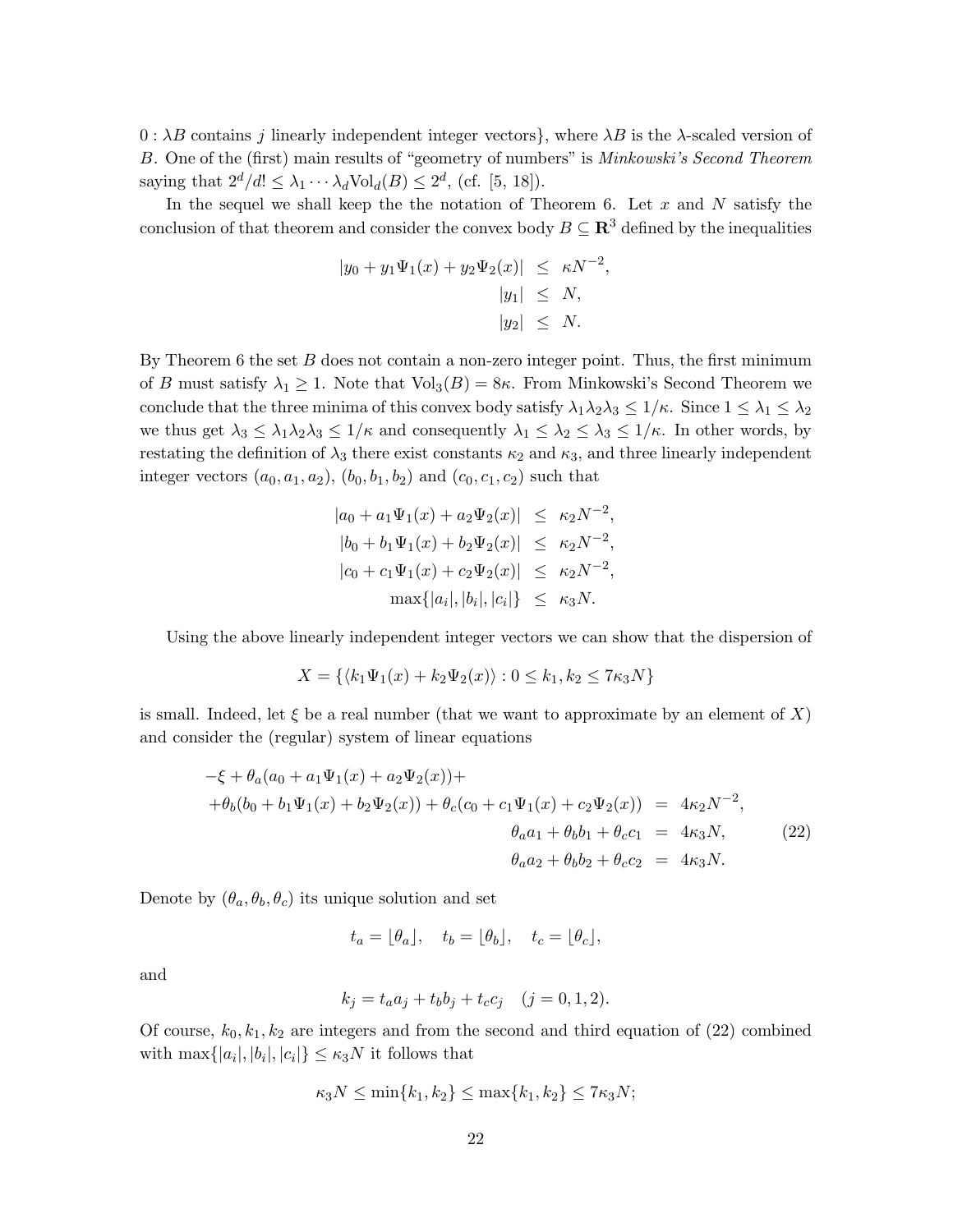in particular,  $k_1$  and  $k_2$  are positive integers. Moreover, by considering the first equation of (22) we see that

$$
\kappa_2 N^{-2} \le -\xi + k_0 + k_1 \Psi_1(x) + k_2 \Psi_2(x) \le 7\kappa_2 N^{-2}.
$$

Since this estimate is independent of the choice of  $\xi$  this implies

$$
\delta(X) \le 7\kappa_2 N^{-2} \ll N^{-2}.
$$

Clearly, we can apply this procedure for the functions  $\Psi_1(x) = \log_2 x$  and  $\Psi_2(x) =$  $\log_2(1-x)$  and for any interval  $[a, b]$  with  $0 < a < b < 1$ .<br>This institute the non-map of electronic the statement of

This justifies the paragraph following the statement of Lemma 3 and, in particular, the estimate (13).

Finally, we discuss the general case  $m \geq 2$  (and prove Lemma 3). We consider the convex body  $B \subseteq \mathbb{R}^{m+1}$  that has volume  $2^{m+1}N^{\eta(1-m)}$  and consists of all real vectors  $(y_0, y_1, \ldots, y_m)$  satisfying

$$
|y_0 + y_1 \Psi_1(u) + \dots + y_m \Psi_m(u)| \le N^{-m+\eta} (\log N),
$$
  
\n
$$
|y_j| \le N^{1-\eta}, \quad (j = 1, \dots, m-1),
$$
  
\n
$$
|y_m| \le N^{1-\eta} (\log N)^{-1}.
$$

It follows from Theorem 5 that, for almost all  $u$  and for every sufficiently large  $N$ , the first minimum of B is  $\geq$  1, thus, by Minkowski's Second Theorem, its last minimum is  $\leq N^{(m-1)\eta}$ . Consequently, we have  $m+1$  linearly independent integer vectors  $\mathbf{q}^{(i)}$  =  $\overline{(q_0^{(i)},...,q_m^{(i)})}, i = 0,...,m$ , such that

$$
\|\mathbf{q}^{(i)}\cdot\Psi(u)\| \le N^{-m+mq}(\log N), \qquad \|\mathbf{q}^{(i)}\|_{\infty} \le N^{1+(m-2)\eta},
$$

where  $\Psi(u)$  denotes the vector  $(1, \Psi_1(u), \dots, \Psi_m(u))$ . Regarding the exponents of N, this is slightly weaker than what we obtained by using Theorem 6. However, we can still argue as above, and consider a system of linear equations analogous to (22), namely the system

$$
-\xi + \theta_0(q_0^{(0)} + q_1^{(0)}\Psi_1(u) + \dots + q_m^{(0)}\Psi_m(u)) ++ \dots + \theta_m(q_0^{(m)} + q_1^{(m)}\Psi_1(u) + \dots + q_m^{(m)}\Psi_m(u)) = (m+2)N^{-m+m\eta}(\log N),\n\theta_0q_i^{(0)} + \dots + \theta_mq_i^{(m)} = (m+2)N^{1+(m-2)\eta}, \quad (i = 1, \dots, m).
$$

Let  $\varepsilon > 0$  be given. Proceeding exactly as for  $m = 2$ , with  $\eta$  sufficiently small, we get that, for any real number  $\xi$ , there are positive integers  $k_1, \ldots, k_m$  such that

$$
\| - \xi + k_1 \Psi_1(u) + \ldots + k_m \Psi_m(u) \| < \frac{1}{N^{m-\varepsilon}}, \qquad \max k_j \le N.
$$

Applied to the functions  $\Psi_j(u) = \log_2(u_j)$   $(1 \le j \le m-1)$  and  $\Psi_m(u) = \log_2(1-u_1-\cdots-u_{m-1})$  this process (10). This completes the proof of Lamma 2 (and consequently the proof  $u_{m-1}$ ), this proves (19). This completes the proof of Lemma 3 (and consequently the proof of Theorem 2 for memoryless sources).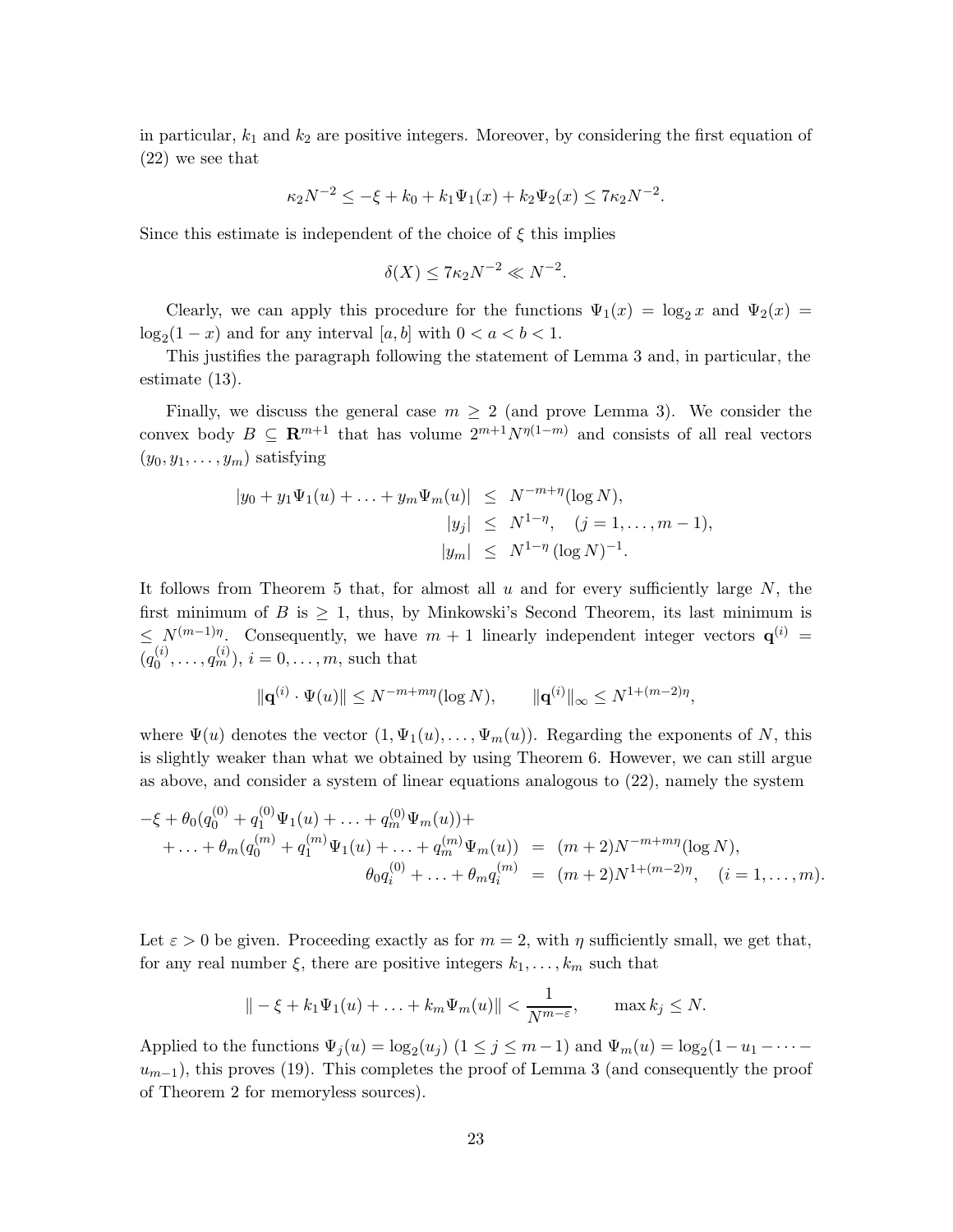### **5 Proof for Markov Sources**

In this section, we extend our results to Markov sources by indicating necessary changes in our previous proofs. We only consider binary Markov sources of order one.

We assume that the transition matrix of the Markov source is

$$
\mathbf{P} = \left( \begin{array}{cc} p_{00} & p_{01} \\ p_{10} & p_{11} \end{array} \right),
$$

where  $p_{ij} = Pr{X_{k+1} = j | X_k = i}.$  The stationary distribution is then

$$
p_0 = \frac{p_{10}}{p_{10} + p_{01}}
$$
 and  $p_1 = \frac{p_{01}}{p_{10} + p_{01}}$ .

The probability of a message  $x_1^n$  becomes

$$
P(x_1^n) = \hat{p} p_{00}^{k_{00}} p_{01}^{k_{01}} p_{10}^{k_{10}} p_{11}^{k_{11}},
$$

where  $\hat{p} = p_0$  if  $x_0 = 0$  and  $\hat{p} = p_1$  if  $x_0 = 1$  and  $k_{ij}$  is the number of  $k \in \{1, 2, \ldots, n-1\}$ such that  $(x_k, x_{k+1}) = (i, j)$ . Note that  $k_{00} + k_{01} + k_{10} + k_{11} = n - 1$  and that  $k_{01} = k_{10}$  if  $x_1 = x_n$  and  $k_{01} = k_{10} \pm 1$  if  $x_1 \neq x_n$ .

This means that

$$
\log_2 P(x_1^n) = c_0 + k_{00} \log_2 p_{00} + k_{10} \log_2 (p_{01}p_{10}) + k_{11} \log_2 p_{11},
$$
\n(23)

where  $c_0$  attains only finitely many possible values. Note that we can vary  $k_{00}$ ,  $k_{01}$ , and  $k_{11}$  "independently". In general we can vary  $m^2 - m + 1$  of the  $m^2$  "parameters"  $k_{ij}$ "independently".

We will further need the following asymptotic expansions which can be found in [11, Theorem 5] and Whittle [24]. For  $\mathbf{k} = (k_{00}, k_{01}, k_{10}, k_{11})$  and  $a, b \in \{0, 1\}$ , let  $N_{\mathbf{k}}^{a,b}$  denote the number of 0-1-sequences of length  $n = k_{00} + k_{01} + k_{10} + k_{11} + 1$ , where  $x_0 = a$ ,  $x_n = b$ , and  $k_{ij}$  is the number of  $k \in \{1, 2, \ldots, n-1\}$  such that  $(x_k, x_{k+1}) = (i, j)$ . Then

$$
N_{\mathbf{k}}^{0,0} \sim \frac{k_{10}}{k_{10} + k_{11}} {k_{00} + k_{01} \choose k_{00}} {k_{10} + k_{11} \choose k_{10}},
$$
  
\n
$$
N_{\mathbf{k}}^{0,1} \sim \frac{k_{01}}{k_{00} + k_{01}} {k_{00} + k_{01} \choose k_{00}} {k_{10} + k_{11} \choose k_{10}},
$$
  
\n
$$
N_{\mathbf{k}}^{1,0} \sim \frac{k_{10}}{k_{10} + k_{11}} {k_{00} + k_{01} \choose k_{00}} {k_{10} + k_{11} \choose k_{10}},
$$
  
\n
$$
N_{\mathbf{k}}^{0,0} \sim \frac{k_{01}}{k_{00} + k_{01}} {k_{00} + k_{01} \choose k_{00}} {k_{10} + k_{11} \choose k_{10}}
$$

for those **k** which are admissible (i.e. if  $a = b$  then  $k_{01} = k_{10}$  and if  $a \neq b$  then  $k_{01} = k_{10} \pm 1$ ). Similar estimates hold for an  $m$ -ary alphabet.

Now we can extend our results to Markov sources over a binary alphabet. In particular, we use a slightly modified Lemma 1. Instead of  $X = \{ \langle k_1 \gamma_1 + \cdots + k_m \gamma_m \rangle : 0 \leq k_i \leq k_i \}$  $N(1 \leq j \leq m)$ } we must work with

$$
X = \{ \langle c_0 + k_1 \gamma_1 + \dots + k_m \gamma_m \rangle : 0 \le k_j < N \ (1 \le j \le m) \}
$$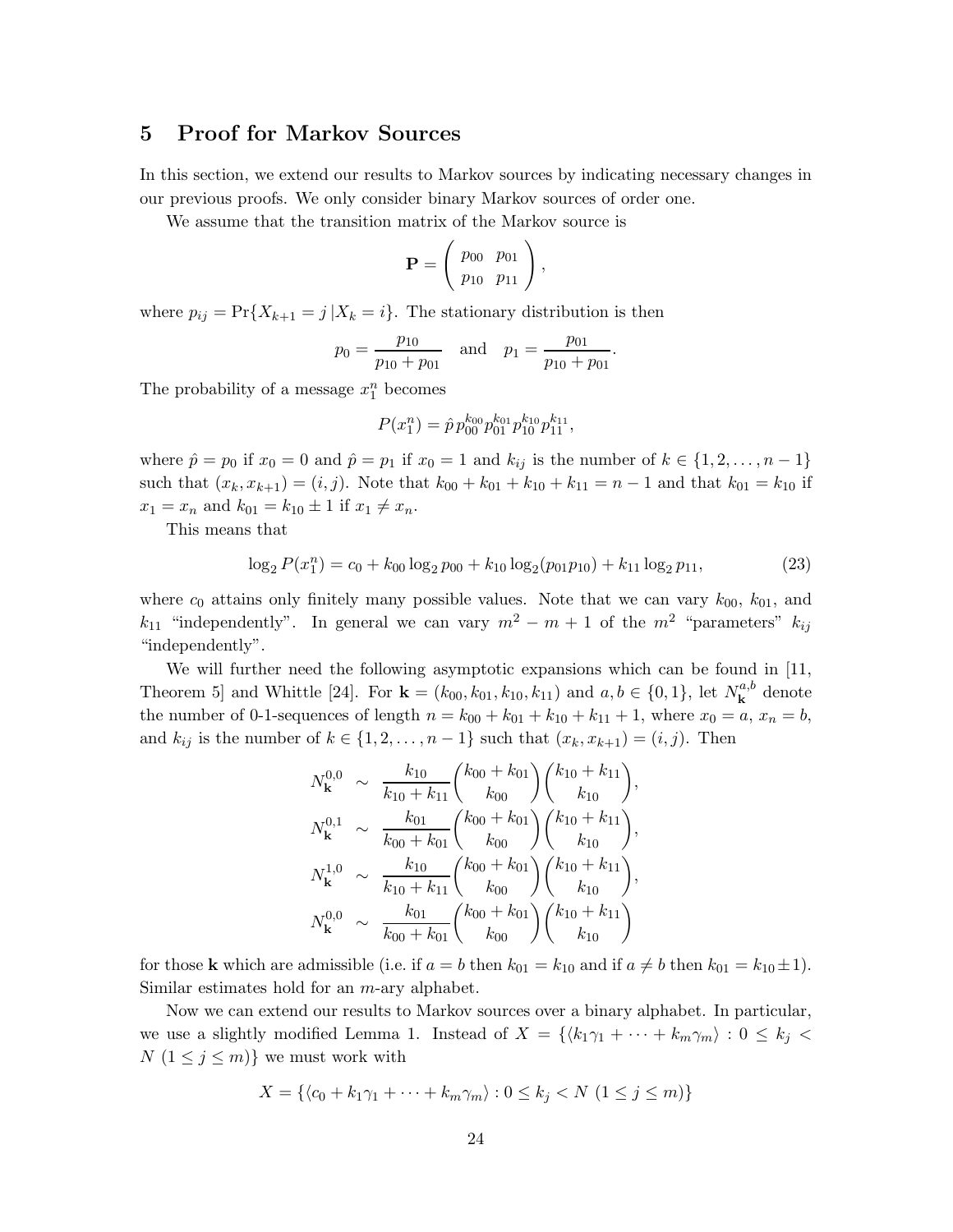for some  $c_0$ . Clearly, we get the same result for this modified set X.

Next, we have to modify Lemma 5. Suppose that  $p_{ij} > 0$   $(i, j \in \{0, 1\})$  are the transition probabilities and  $p_j$   $(j \in \{0,1\})$  the stationary distribution. Set  $k_{ij} = [p_i p_{ij} N^2]$   $(i, j \in$  $\{(0,1)\}\)$  and suppose that  $0 \le k'_{ij} \le N$   $(i, j \in \{0,1\})$  with  $k'_{01} = k'_{1,0}$ . Then we have for certain constants  $c', c''$ .

$$
\frac{c'}{N} \le N_{\mathbf{k}+\mathbf{k}'}^{0,0} p_0 p_{00}^{k_{00}+k'_{00}} p_{01}^{k_{01}+k'_{01}} p_{10}^{k_{10}+k'_{10}} p_{11}^{k_{11}+k'_{11}} \le \frac{c''}{N}
$$

(and three further similar estimates). As in the proof of Lemma 5 this follows from the above asymptotic expansion and Stirling's formula.

The (modified) proof of Theorem 4 follows the same footsteps as in the memoryless case. Instead of  $k_i^0 = [p_i N^2]$  we use  $k_{ij} = [p_i p_{ij} N^2]$  and so on. Hence, Theorem 1 follows immediately.

There is even a modified Lemma 3. We have to apply Theorem 5 for properly chosen  $\Psi_i(u)$   $(1 \leq j \leq m^2 - m + 1)$  with  $k = m^2 - m$ . Hence the upper bound of Theorem 2 holds with  $m' = m^2 - m + 1$ .

There is only one slight change in the proof of Theorem 3. Since the linear form in (23) is not homogeneous in  $k_{ij}$  we have to add an additional variable that is always set to 1 and apply the above procedure. This results in showing that for almost all Markov sources we have for all probabilities  $P(x_1^n)$ 

$$
\|\log_2 P(x_1^n)\| \gg (\max k_{ij})^{-(m^2 - m + 2) - \varepsilon}.
$$

Consequently, we have to deal with  $m'' = m^2 - m + 2$  instead of m' in Theorem 3.

### **References**

- [1] J. Abrahams, Code and parse trees for lossless source encoding, *Proc., Compression and Complexity of SEQUENCES '97*, Positano, Italy, 1997.
- [2] J Allouche and J. Shallit, *Automatic Sequences*, Cambridge University Press, Cambridge, 2003.
- [3] R. C. Baker, Dirichlet's theorem on Diophantine approximation, *Math. Proc. Cambridge Philos. Soc.* 83, 37–59, 1978.
- [4] V. I. Bernik and M. M. Dodson, *Metric Diophantine approximation on manifolds*, Cambridge Tracts in Mathematics, 137, Cambridge University Press, Cambridge, 1999.
- [5] J. W. S. Cassels, *An Introduction to Diophantine Approximation*, Cambridge University Press, 1957.
- [6] H. Dickinson and M. M. Dodson, Extremal manifolds and Hausdorff dimension, *Duke Math. J.* 101, 271–281, 2000.
- [7] M. Drmota and R. Tichy, *Sequences, Discrepancies, and Applications*, Springer Verlag, Berlin Heidelberg, 1997.